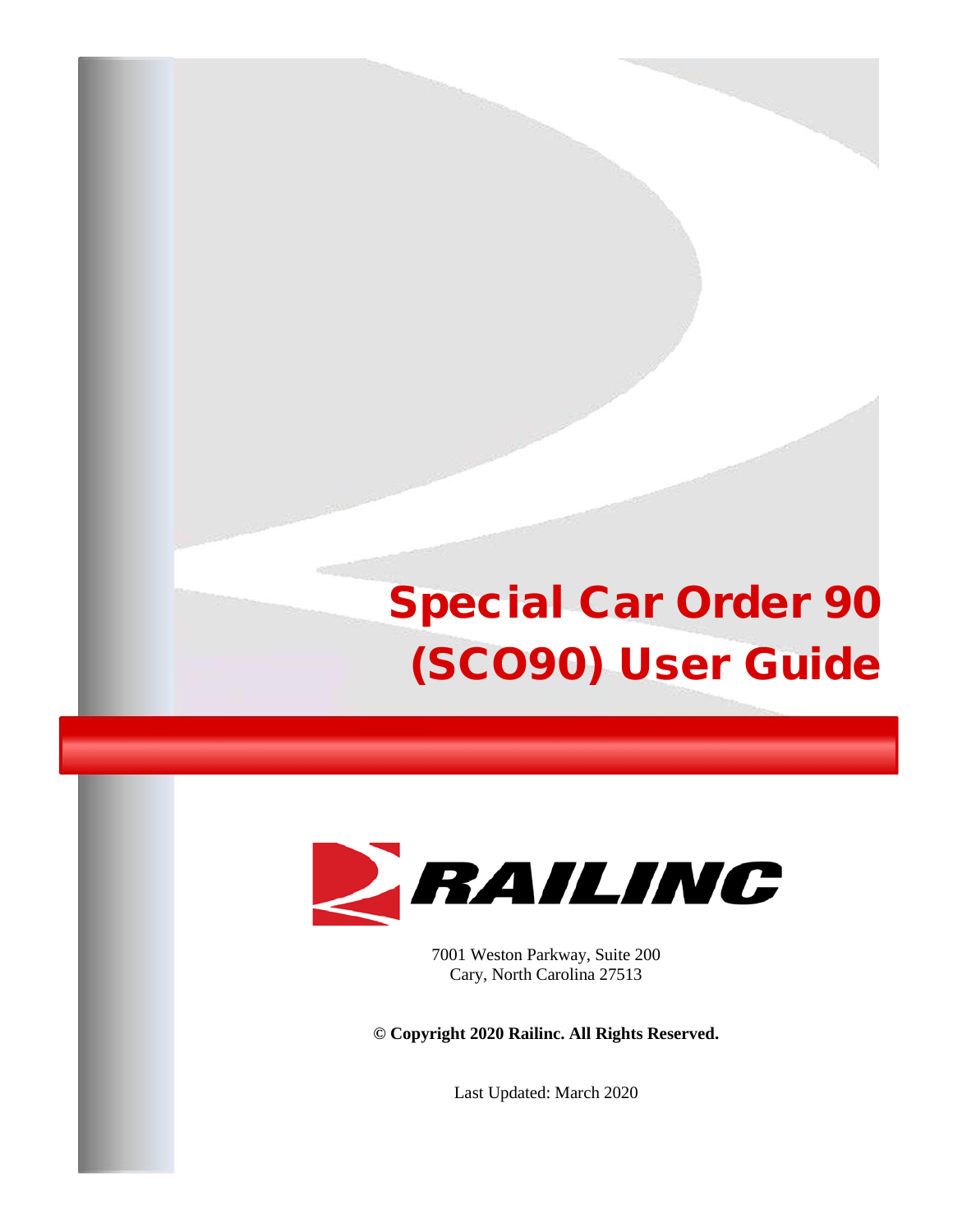### **Table of Contents**

### **List of Exhibits**

| Exhibit 15. Example SCO90 PDF Report (Intermediate Junction Movement)  15 |  |
|---------------------------------------------------------------------------|--|
|                                                                           |  |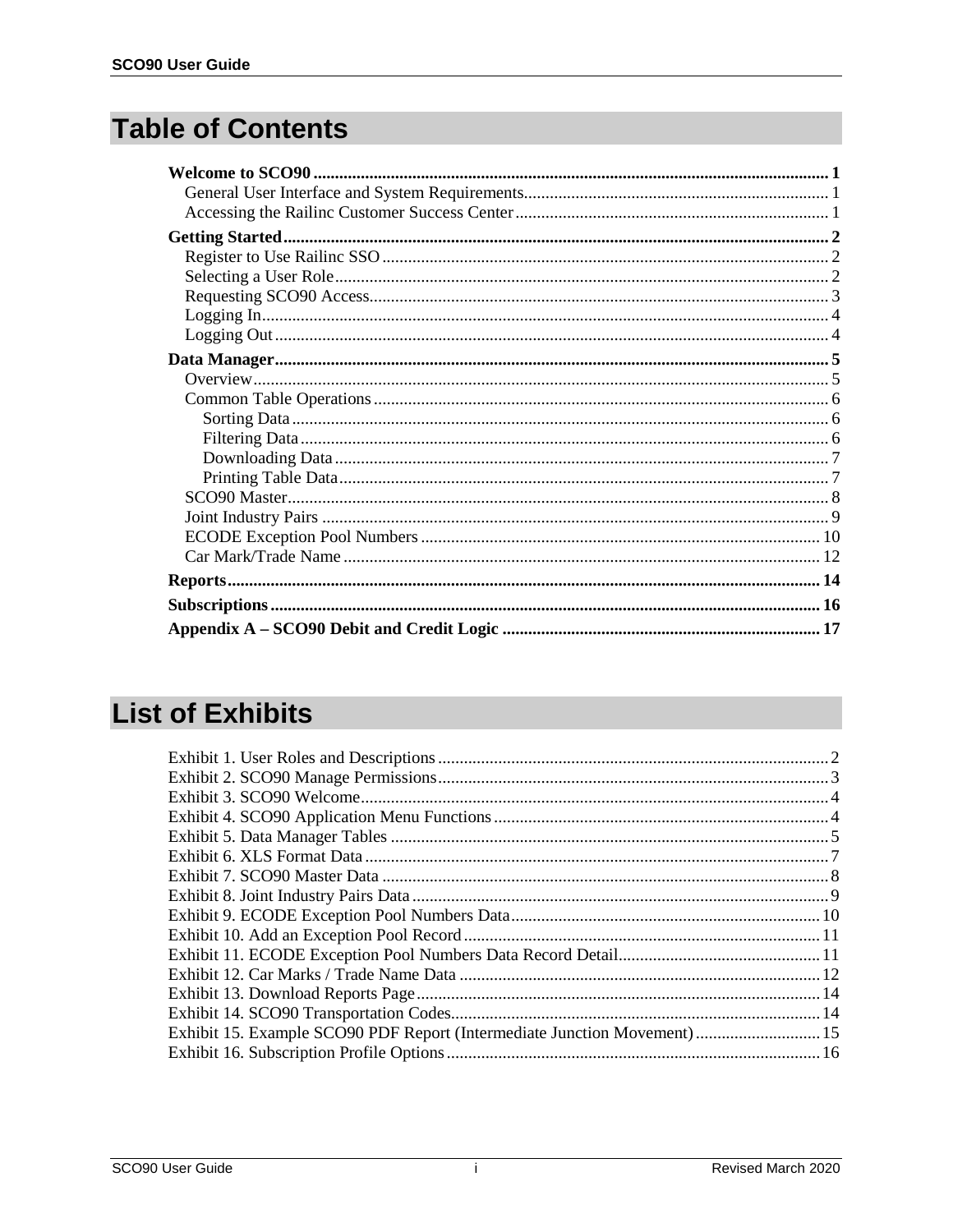#### <span id="page-2-0"></span>**Welcome to SCO90**

SCO90 is a web-based application that assists with the maintenance of Special Car Order 90. SCO90 was approved by the AAR, Equipment Assets Committee (EAC) and the AAR, Safety and Operations Management Committee (SOMC) in recognition of the need to efficiently move surplus unassigned empty, indirect-connection, and railroad-owned freight cars to the home railroad without incurring the time, car hire, and transportation costs involved in reverse route to home rails when cars have had multiple loaded cycles.

Predetermined interchange locations (outlets) are designated and periodically adjusted by the AAR for the empty movement of indirect connection ownerships across Class I and II rail carriers. Short line and belt line carriers can be designated as participants in SCO90 (specific interchange locations) for delivering or receiving railroad marked freight cars if they are the only rail connection of another carrier.

Railinc generates quarterly reports reflecting all SCO90 movements by participating carriers.

**Note:** When updates are made within SCO90, notifications are sent to users. To receive notifications for SCO90, add your contact information in [FindUs.Rail](https://www.railinc.com/rportal/findusrail) under the SCO90 category.

An SCO90 Company Administrator or a person granted rights to review SCO90 tables has access to the following tables:

- SCO90 Master Table
- Car Mark Table
- Trade Name Roads Table
- ECODE Exception Table
- Joint Industry Table

This user guide provides an overview of these tables and explains how to use the SCO90 interface.

#### <span id="page-2-1"></span>**General User Interface and System Requirements**

*General* user interface information (typical keyboard selection equivalents and shortcuts), as well as system requirements are available in the *[Railinc UI Dictionary](https://www.railinc.com/rportal/documents/18/289202/Railinc_UI_Dictionary.pdf)*.

**Note:** Mandatory fields are indicated with a **red asterisk (\*)**.

#### <span id="page-2-2"></span>**Accessing the Railinc Customer Success Center**

The Railinc Customer Success Center provides reliable, timely, and high-level support for Railinc customers. Representatives are available to answer calls and respond to emails from 7:00 a.m. to 7:00 p.m. Eastern time, Monday through Friday, and provide on-call support via pager for all other hours to ensure support 24 hours a day, 7 days a week. Contact us toll-free by phone at 877 RAILINC (1-877-724-5462) or send an email directly t[o csc@railinc.com.](mailto:csc@railinc.com)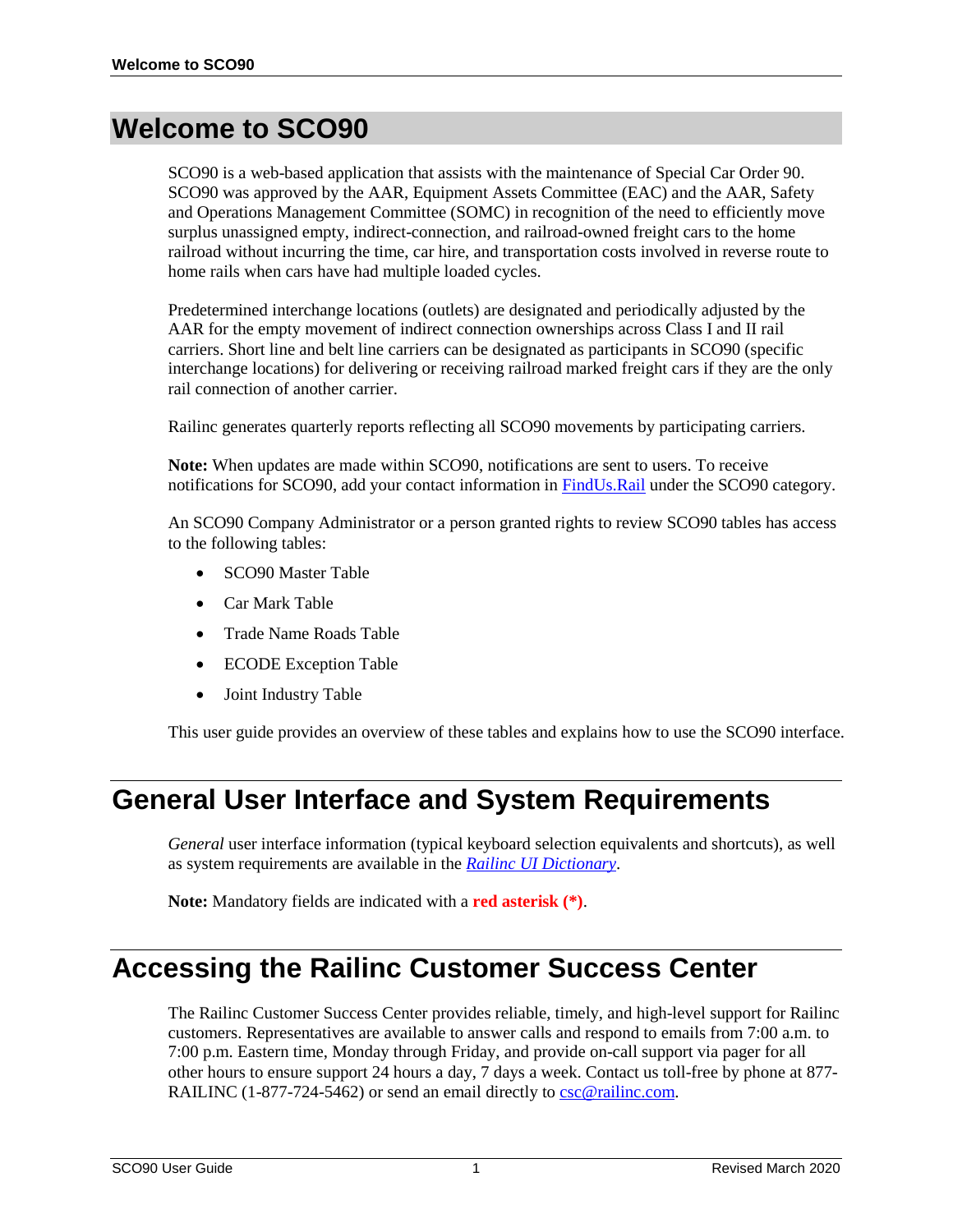### <span id="page-3-0"></span>**Getting Started**

Access the SCO90 application through the Railinc Single Sign-On (SSO), which is available on the Railinc portal at [http://www.railinc.com.](http://www.railinc.com/) The SSO log in is located at the upper right of the page.

### <span id="page-3-1"></span>**Register to Use Railinc SSO**

Each SCO90 user must register to use Railinc Single Sign-On. Refer to the *[Single Sign-On and](https://www.railinc.com/rportal/documents/18/260653/SSOUserGuide.pdf)  [Launch Pad User Guide](https://www.railinc.com/rportal/documents/18/260653/SSOUserGuide.pdf)* for detailed instructions.

Once SSO registration is complete, you must request access to SCO90 within SSO.

### <span id="page-3-2"></span>**Selecting a User Role**

Access and authorization for SCO90 is determined when requesting access through Railinc Single Sign-On. **Exhibit 1** describes the available permissions.

<span id="page-3-3"></span>

|  |  |  |  | <b>Exhibit 1. User Roles and Descriptions</b> |
|--|--|--|--|-----------------------------------------------|
|--|--|--|--|-----------------------------------------------|

| Role                           | <b>Description</b>                                                                                    |
|--------------------------------|-------------------------------------------------------------------------------------------------------|
| <b>SCO90 Application Admin</b> | Railinc personnel, responsible for managing SCO90<br>permissions of users. Permission to edit tables. |
| <b>SCO90 Company Admin</b>     | Non Railinc railroad personnel to manage SCO90-SSO<br>Roles for other SCO90 users in the company.     |
| <b>SCO90 Message Admin</b>     | Allows user to edit SCO90 application news and updates<br>in SSO, on the login page.                  |
| <b>SCO90 Read Only</b>         | SCO90 users have read-only view of the system.                                                        |
| <b>SCO90 External RO User</b>  | External users have read-only view of the system.                                                     |
| <b>SCO90 External User</b>     | External railroad users of the SCO90 system. User has<br>the ability to edit specific tables.         |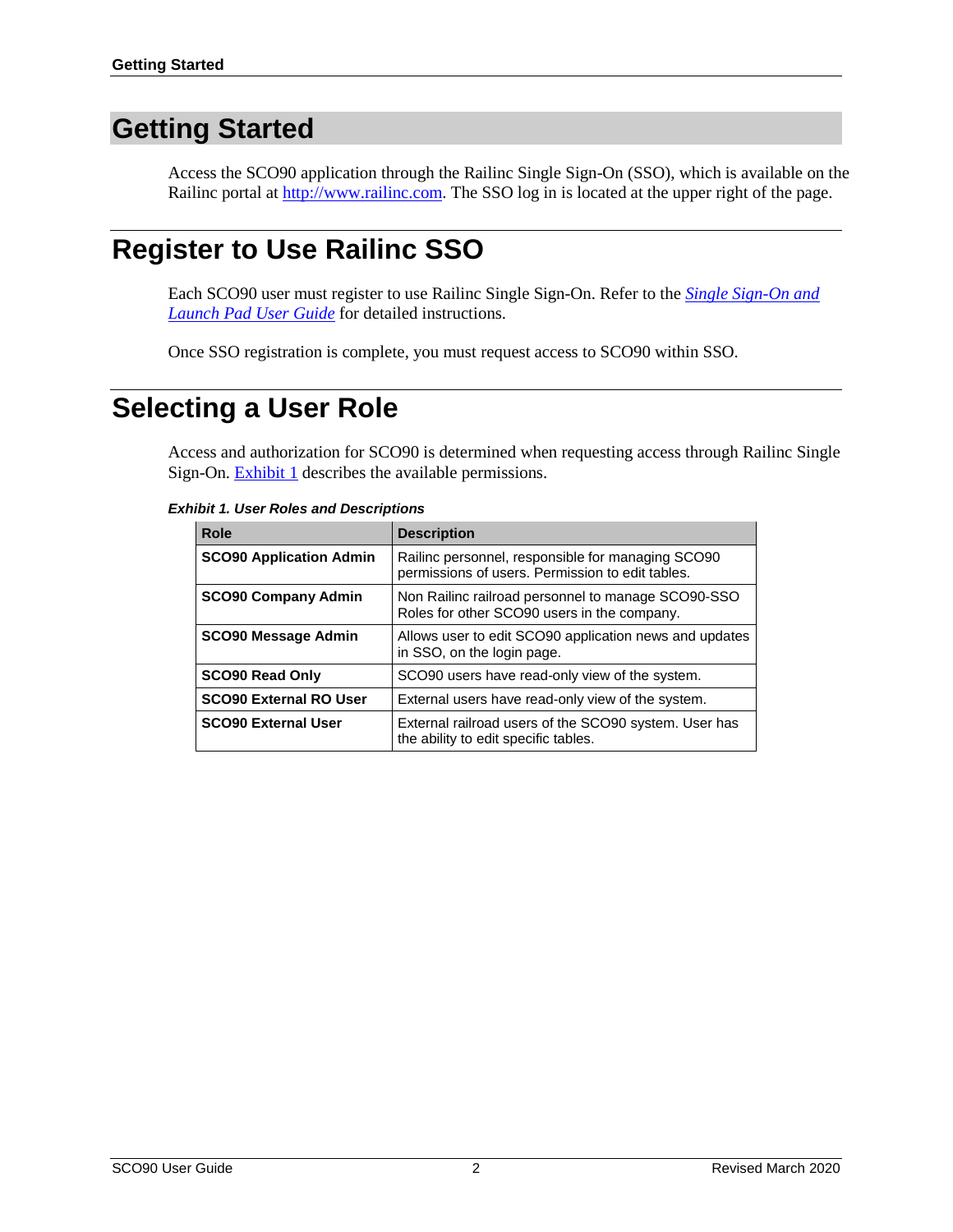### <span id="page-4-0"></span>**Requesting SCO90 Access**

After you receive authorization to use Railinc SSO, you must request general access to SCO90 by following instructions in the *[Single Sign-On and Launch Pad User Guide](https://www.railinc.com/rportal/documents/18/260653/SSOUserGuide.pdf)*. [Exhibit 2](#page-4-1) shows the complete list of SCO90 roles as seen in SSO.

<span id="page-4-1"></span>*Exhibit 2. SCO90 Manage Permissions*

| <b>ERAILING</b> User Services                                                        | Michelle Ferrar (TSTTWRIT): RAILINC CORPORATION   Launch Pad   Sign Out |
|--------------------------------------------------------------------------------------|-------------------------------------------------------------------------|
| Home / Manage Permissions for Application                                            |                                                                         |
| MICHELLE FERRAR ( TSTTWRIT)                                                          | ACTIVE $\vee$                                                           |
| SCO <sub>90</sub>                                                                    |                                                                         |
| Special Car Order Reports and Administration                                         |                                                                         |
| SCO90 Application Admin                                                              |                                                                         |
| Railinc personnel, responsible for managing SCO90 permissions of users.              |                                                                         |
| SCO90 Company Admin ( MARK required )                                                |                                                                         |
| Non Railinc personnel to manage SCO90-SSO Roles for other SCO90 users in the company |                                                                         |
| SCO90 CSC User                                                                       |                                                                         |
| Railinc CSC users                                                                    |                                                                         |
| SCO90 External RO User (MARK required )                                              |                                                                         |
| External users that only have read-only view of system.                              |                                                                         |
| SCO90 External User ( MARK required )                                                |                                                                         |
| External users of SCO90 system.                                                      |                                                                         |
| SCO90 Message Admin                                                                  |                                                                         |
| Allows user to edit SCO90 appication news and updates in SSO, on the login page.     |                                                                         |
| Comments                                                                             |                                                                         |
|                                                                                      |                                                                         |
|                                                                                      | <b>Urunni</b><br>Return<br><b>Submit</b>                                |

When e-mail notification of access to SCO90 is received, you can log on and begin using SCO90.

**Note:** For certain functions within SCO90, access is handled by the local SCO90 Company Administrator, who has the SSO rights to grant access to SCO90 user tasks and menu items for their company.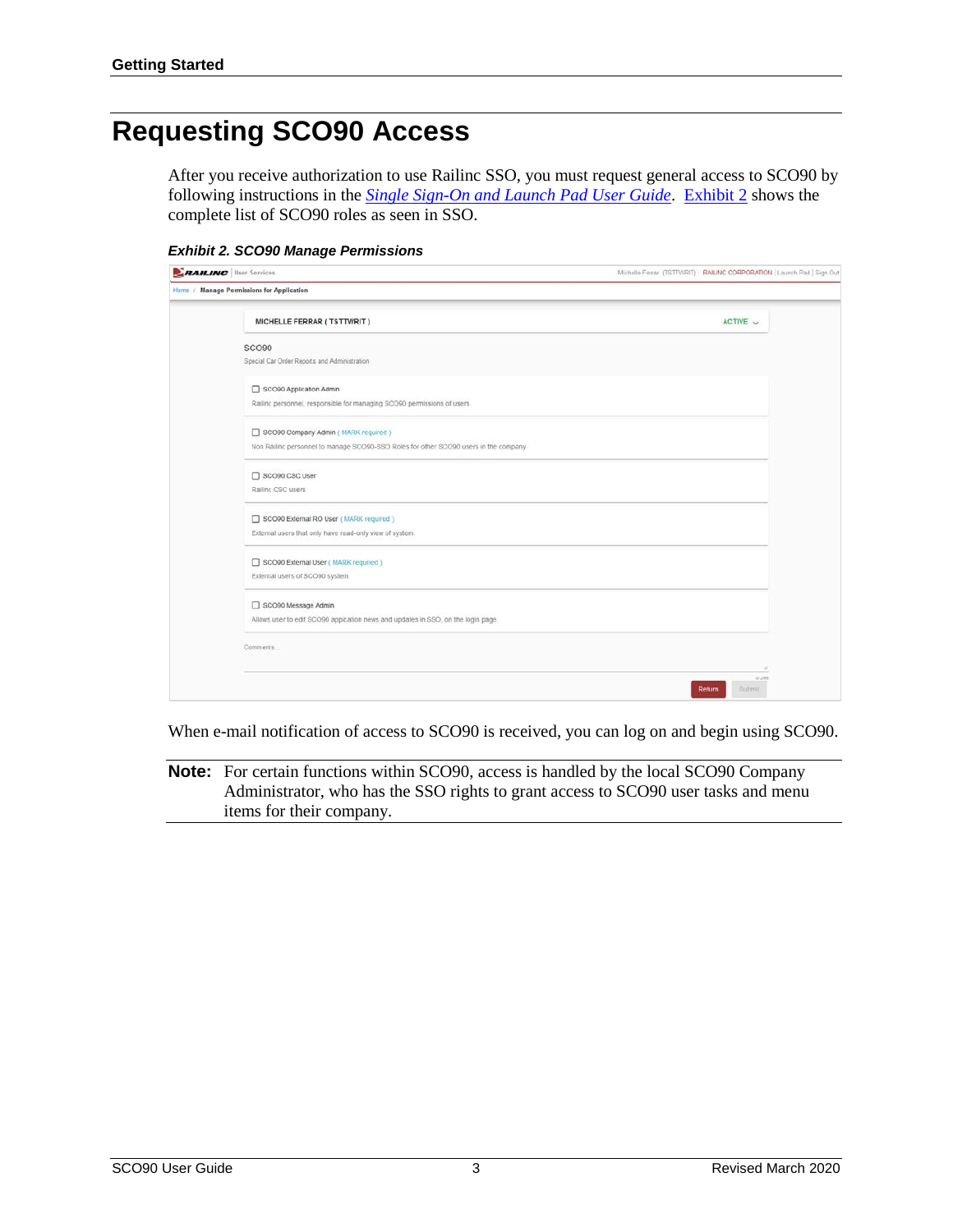### <span id="page-5-0"></span>**Logging In**

To log into SCO90:

- 1. Open your internet browser.
- 2. Open the Railinc portal at [http://www.railinc.com.](http://www.railinc.com/)
- 3. Log in to SSO (at upper right). The Launch Pad is displayed, with your authorized Railinc applications on the left side of the page.
- 4. Select **SCO90**.
- 5. Select a user mark if prompted. The SCO90 Welcome page is displayed (se[e Exhibit 3\)](#page-5-2).

<span id="page-5-2"></span>*Exhibit 3. SCO90 Welcome*

|      | <i><b>RAILINC</b></i>   | <b>SCO90</b>   |                                                                                        |                   |                  |                                                                                                                                                                                                                                                                                                                                                                                                                                                       | CARYDEV: RAIL Launch Pad $\rightarrow$       | <b>Sign Out</b> |
|------|-------------------------|----------------|----------------------------------------------------------------------------------------|-------------------|------------------|-------------------------------------------------------------------------------------------------------------------------------------------------------------------------------------------------------------------------------------------------------------------------------------------------------------------------------------------------------------------------------------------------------------------------------------------------------|----------------------------------------------|-----------------|
| Home | <b>Data Manager</b>     | <b>Reports</b> | <b>Subscriptions</b>                                                                   | <b>User Guide</b> |                  |                                                                                                                                                                                                                                                                                                                                                                                                                                                       |                                              |                 |
|      | <b>Welcome CARYDEV</b>  |                |                                                                                        |                   |                  |                                                                                                                                                                                                                                                                                                                                                                                                                                                       |                                              |                 |
|      |                         |                | involved in returning these cars to the railroad owners or controllers.                |                   |                  | SCO 90 is a Special Car Order approved by the Association of American Railroads (AAR), Equipment Assets Committee (EAC) and the AAR, Safety<br>and Operations Management Committee (SOMC) in recognition of the need to efficiently move surplus, empty, rail cars to the home railroad where<br>there is no direct connection between the handling railroad and the car owner. The order minimizes the time, car hire, and transportation costs      |                                              |                 |
|      |                         |                |                                                                                        |                   |                  | Railroads participating in SCO 90 are granted access to the SCO 90 Administration and Reporting System for access to tables and reports that<br>provide information needed as to participation, delivery and receipt obligations (SCO 90 Master Table), the Ownerships and Car Marks in SCO 90;<br>and report data that displays the movements types that generate car hire and transportation costs to individual railroads that are part of SCO 90. |                                              |                 |
|      |                         |                | additional information contact csc@railinc.com or call 1-877-RAILINC (1-877-724-5462). |                   |                  | For more information on the SCO 90 Administration and Reporting System click on the Help Tab on the top banner next to User Services. If you need                                                                                                                                                                                                                                                                                                     |                                              |                 |
|      | <b>News and Updates</b> |                |                                                                                        |                   |                  |                                                                                                                                                                                                                                                                                                                                                                                                                                                       |                                              |                 |
|      | <b>Zero Miles Table</b> |                |                                                                                        |                   |                  |                                                                                                                                                                                                                                                                                                                                                                                                                                                       |                                              |                 |
|      |                         |                |                                                                                        |                   |                  | The SCO 90 Zero Miles Table from the 2nd quarter SCO 90 Reports is ready for carrier review and update. The table will be available until October 1,                                                                                                                                                                                                                                                                                                  |                                              |                 |
|      |                         |                | Legal Notices<br>Privacy Rights                                                        | Contact Us        | Terms of Service |                                                                                                                                                                                                                                                                                                                                                                                                                                                       | Copyright 2020 Railinc© All rights reserved. |                 |

Continue by selecting an SCO90 application menu item (see [Exhibit 4\)](#page-5-3). The SCO90 Welcome page has the following menu items:

#### <span id="page-5-3"></span>*Exhibit 4. SCO90 Application Menu Functions*

| <b>Data Manager</b>  | Provides access to a variety of SCO90 system tables to view or edit.                             |
|----------------------|--------------------------------------------------------------------------------------------------|
| <b>Reports</b>       | Enables users to download a series of quarterly reports containing<br>SCO <sub>90</sub> details. |
| <b>Subscriptions</b> | Enables Company Administrators to manage subscription details.                                   |

**Note:** Menu content varies based on permissions granted (see **Exhibit 2**).

### <span id="page-5-1"></span>**Logging Out**

To log out of SCO90, select **Sign Out** at the top right of the page.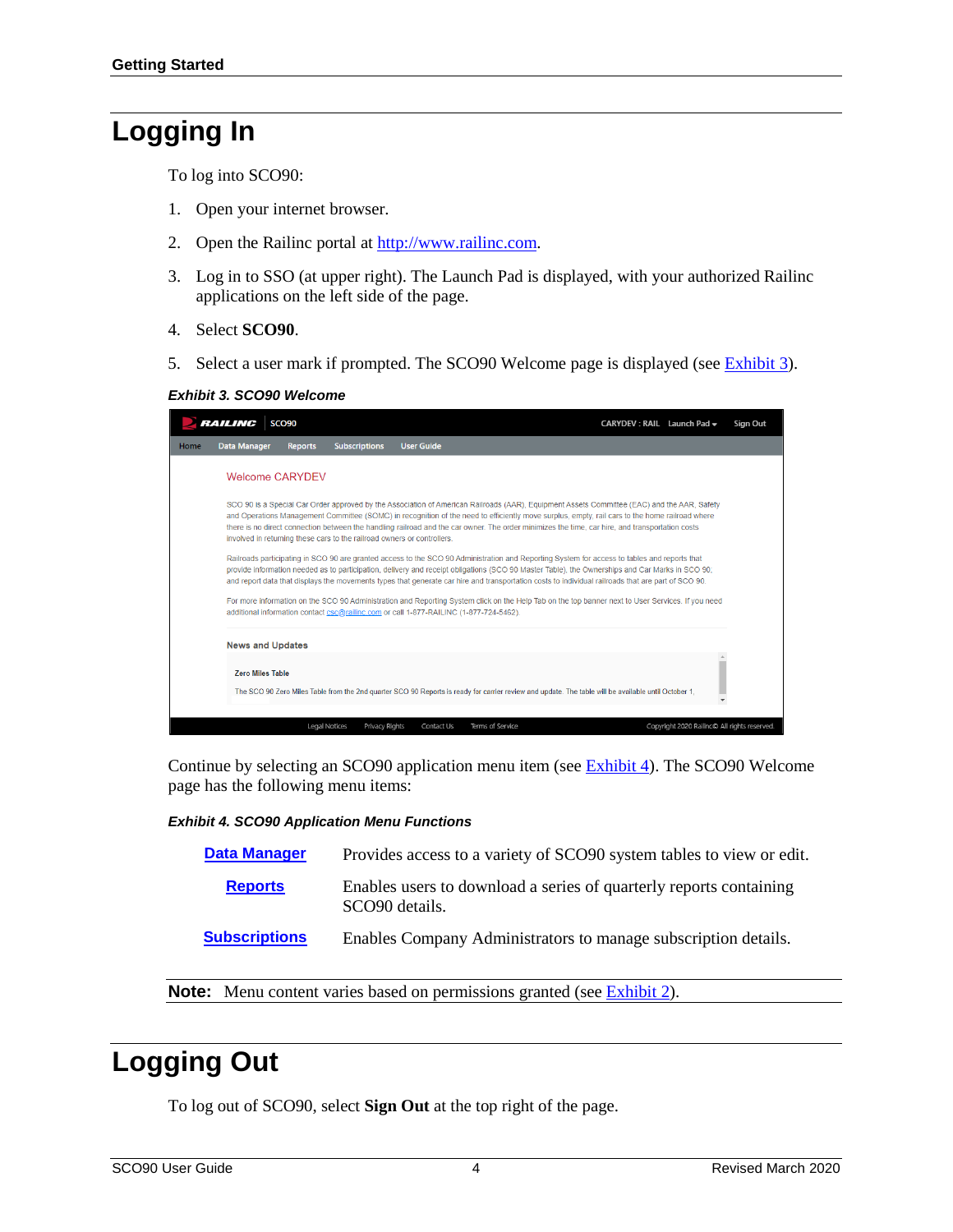#### <span id="page-6-0"></span>**Data Manager**

#### <span id="page-6-1"></span>**Overview**

SCO90 enables users to manage a variety of system tables. To access the Data Manager Tables, select the **Data Manager** menu item. The list of Data Manager Tables is displayed (see [Exhibit 5\)](#page-6-2).

*Exhibit 5. Data Manager Tables*

<span id="page-6-2"></span>

**External users** have access to the following tables.

- [SCO90 Master](#page-9-0)
- [Joint Industry Pairs](#page-10-0)
- [ECODE Exception Pool Numbers](#page-11-0)
- [Car Mark/Trade Name](#page-13-0)

**Railinc Administrators** have access to the following additional tables (these tables are not described in this manual).

- Car Mark
- Direct Connects
- Network ID
- No Interchange Reporting Roads
- No Release Reporting Roads
- Participants
- Quarterly Rate
- Special Family
- Trade Name Family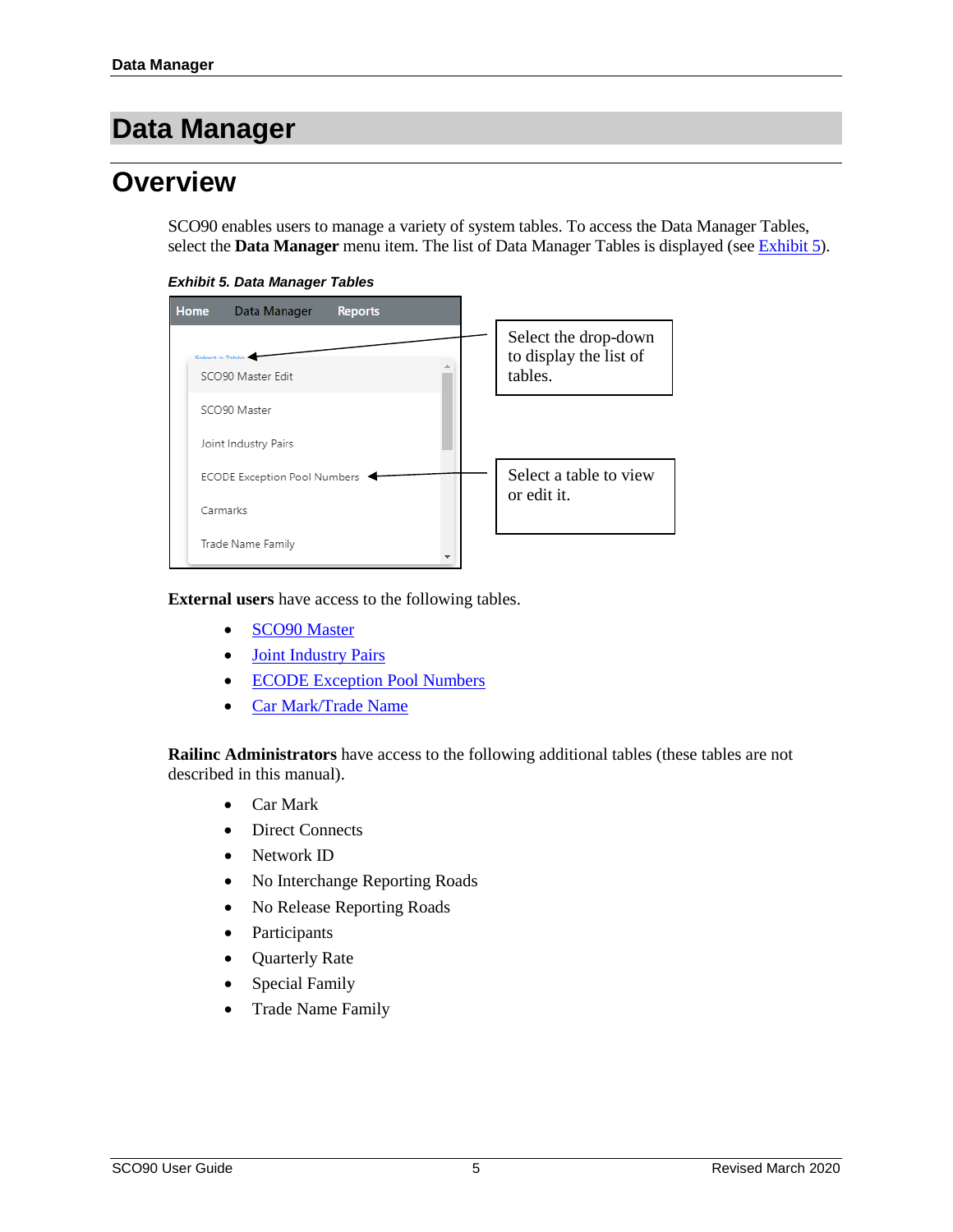#### <span id="page-7-0"></span>**Common Table Operations**

This section describes icons, buttons, and functions that are common among the tables. Use these functions in the same way for each table.

| <b>Icon/Button</b>   | <b>Description</b>                                     |
|----------------------|--------------------------------------------------------|
| $\pm$                | Enables you to add a new record to the table data.     |
| $\blacksquare$       | Enables you to download table data in XLS format.      |
| $\bullet$            | Enables you to print table data.                       |
|                      | Enables you to set or remove column filtering options. |
| $\mathcal{A}$        | Indicates column data is filtered.                     |
| <b>Clear Filters</b> | Removes all filters that you may have set.             |
| T i                  | Indicates column data is sorted.                       |

#### **Notes:**

- The "Number of records" field at the top right of each table displays the number of records currently displayed in the table (this is reduced when a filter is applied).
- You can select a column heading and use drag/drop to change the display order of the columns.

#### <span id="page-7-1"></span>**Sorting Data**

You can sort a column in ascending or descending order by selecting its column heading. You can also sort by multiple columns by pressing and holding the Shift key while selecting additional columns. If you sort by multiple columns, the column heading for the primary sort is appended with "1", and the column heading for the secondary sort is appended with "2", etc.

### <span id="page-7-2"></span>**Filtering Data**

Use the following procedure to filter data:

- 1. Move your mouse over a column heading to see the filter icon  $\equiv$  for that column.
- 2. Select the filter icon to view options for filtering table data such as "Contains", "Equals", "Starts with", and "Ends with". Select one of these options.
- 3. Type characters into a Filter field. The data is redisplayed based on the filter parameters you set.

**Note:** You can apply filters on multiple columns and add multiple conditions on a column filter.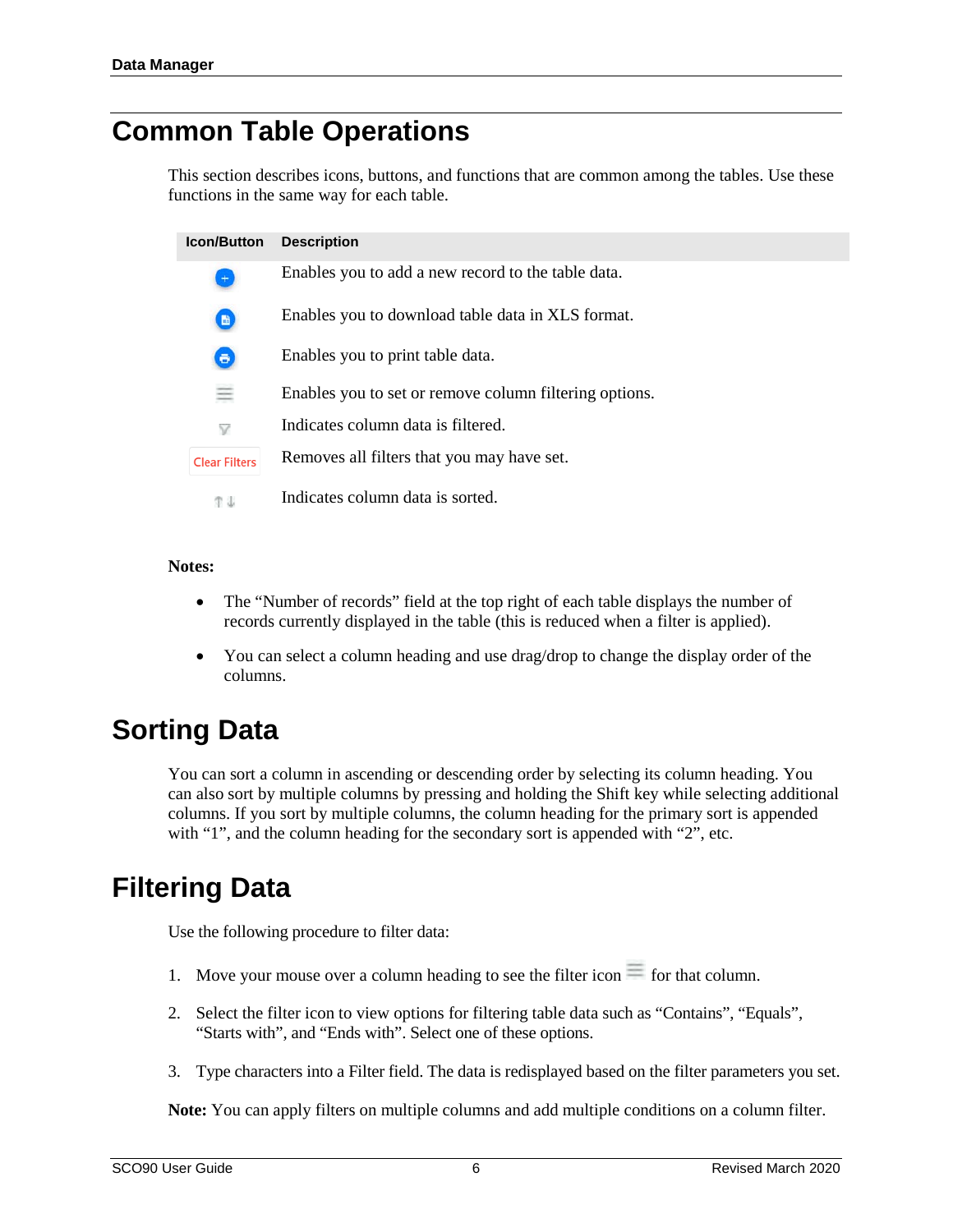### <span id="page-8-0"></span>**Downloading Data**

The **XLS** icon **a** enables you to download table data in XLS format.

Use the following procedure to download data:

- 1. From a table display, select the **XLS icon**. The SCO90 table data is downloaded as an XLS file.
- 2. Locate the XLS file and open it using MS Excel or another compatible spreadsheet application. If you don't see the file in your browser, check your Downloads folder.
- <span id="page-8-2"></span>3. The file opens in Excel with the data appearing in separate columns (see  $\frac{Exhibit 6}{.}$ ).

|    | А                     | B                       |                                   | D       | Е                                       |                              | G          | н                   |                  |                                                                              |                                       | ۰ |
|----|-----------------------|-------------------------|-----------------------------------|---------|-----------------------------------------|------------------------------|------------|---------------------|------------------|------------------------------------------------------------------------------|---------------------------------------|---|
|    | <b>Equipment Mark</b> | <b>Delivery Carrier</b> | <b>Receiving Carrier I/C Type</b> |         | Outlet SPLC Outlet City                 |                              |            |                     |                  | Outlet State Effective Date Expiration Date Last Modified Date Change Reason |                                       |   |
|    | AA                    | <b>BNSF</b>             | <b>NS</b>                         | N       | 380000000 CHICAGO                       |                              | н          | 12/31/2019          | 12/31/9999       |                                                                              | 12/27/2019 CORRECTION - DELETING NEW  |   |
|    | AA                    | <b>CSXT</b>             | PAS                               | N       |                                         | 171983000 ROTTERDAM JUNCTION | NY         | 12/17/2019          | 12/31/9999       |                                                                              | 12/16/2019 ADDING NEW MARK(S) OR PO   |   |
|    | <b>AA</b>             | KCS                     | CN                                | N       |                                         | 396640000 EAST SAINT LOUIS   | ш.         | 1/24/2020           | 12/31/9999       |                                                                              | 1/23/2020 ADDING NEW MARK(S) OR PO    |   |
|    | I٨A                   | UP                      | CN                                | N       | 380000000 CHICAGO                       |                              | IL.        | 1/17/2020           | 12/31/9999       |                                                                              | 12/30/2019 ADDING NEW MARK(S) OR PO   |   |
| 6  | AB                    | <b>BNSF</b>             | CN                                | N       | 439900000 MEMPHIS                       |                              | <b>TN</b>  | 12/13/2019          | 12/31/9999       | 12/12/2019                                                                   |                                       |   |
|    | AB                    | <b>BNSF</b>             | <b>NS</b>                         | N       | 380000000 CHICAGO                       |                              | ш          | 12/14/2019          | 12/31/9999       |                                                                              | 12/14/2019 SCO 90 MASTER UPDATE - TRA |   |
|    | AB                    | CN                      | UP                                | N       | 439900000 MEMPHIS                       |                              | <b>TN</b>  | 12/27/2019          | 12/31/9999       |                                                                              | 12/26/2019 ADDING NEW MARK(S) OR PO   |   |
|    | ABS                   | <b>BNSF</b>             | CSXT                              | N       | 380000000 CHICAGO                       |                              | IL.        | 11/28/2019          | 12/31/9999       |                                                                              | 11/28/2019 DELETING NEW MARK(S) OR PI |   |
|    | ABS                   | <b>BNSF</b>             | <b>CSXT</b>                       | N       |                                         | 647000000 NEW ORLEANS        | LA         | 12/18/2019          | 12/31/9999       |                                                                              | 12/18/2019 ADDING NEW MARK(S) OR PO   |   |
|    | ABS                   | <b>BNSF</b>             | <b>KCS</b>                        | ۰       | 667300000 DALLAS                        |                              | TX         | 12/11/2019          | 12/31/9999       | 12/10/2019                                                                   |                                       |   |
|    | ABS                   | <b>RNSF</b>             | <b>NS</b>                         | $\circ$ | 380000000 CHICAGO                       |                              | п.         | 12/11/2019          | 12/31/9999       |                                                                              | 12/10/2019 ADDING NEW MARK(S) OR PO   |   |
|    | ABS                   | <b>BNSF</b>             | <b>NS</b>                         | o       |                                         | 472600000 BIRMINGHAM         | AL         | 12/11/2019          | 12/31/9999       | 12/10/2019                                                                   |                                       |   |
|    | ABS                   | CN                      | <b>NS</b>                         | N       | 439900000 MEMPHIS                       |                              | <b>TN</b>  | 12/26/2019          | 12/31/9999       |                                                                              | 12/25/2019 ADDING NEW MARK(S) OR PO   |   |
|    | ABS                   | CPRS                    | CN                                | $\circ$ |                                         | 336000000 MILWAUKEE          | WI         | 12/20/2019          | 12/31/9999       | 12/19/2019                                                                   |                                       |   |
| 16 | <b>ABS</b>            | <b>CPRS</b>             | <b>NS</b>                         | N       | 380000000 CHICAGO                       |                              | IL.        | 4/1/2009            | 12/31/9999       | 6/29/2009                                                                    |                                       |   |
|    | ABS                   | <b>CPRS</b>             | <b>NS</b>                         | o       |                                         | <b>566900000 KANSAS CITY</b> | MO         | 12/20/2019          | 12/31/9999       |                                                                              | 12/19/2019 SCO 90 MASTER UPDATE - TRA |   |
| 18 | ABS                   | PAS                     | <b>CSXT</b>                       | N       |                                         | 171983000 ROTTERDAM JUNCTION | NY         | 4/1/2009            | 12/31/9999       | 6/29/2009                                                                    |                                       |   |
| 19 | ABS                   | <b>IIP</b>              | <b>KCS</b>                        | N       |                                         | 653900000 SHREVEPORT         | LA         | 4/1/2009            | 12/31/9999       | 6/29/2009                                                                    |                                       | ٠ |
|    | 55 ABC                | 1105                    | ALC:                              |         | <b><i><u>ANAAAAAA AAFAAALUS</u></i></b> |                              | <b>TAI</b> | A.Is. Innon         | <b>ANIMAIAAA</b> | <b>Albalbaga</b>                                                             |                                       |   |
|    |                       | SCO90-Master-2020-02-05 | $\circledast$                     |         |                                         |                              |            | $\vert \cdot \vert$ |                  |                                                                              | r                                     |   |

*Exhibit 6. XLS Format Data*

- 4. Use the tools within Excel to manage or save the output SCO90 table data.
- 5. Return to the SCO90 application when finished working with data in Excel.

#### <span id="page-8-1"></span>**Printing Table Data**

The **print icon**  $\bullet$  enables you to print table data.

Use the following procedure to print table data:

- 1. From a table display, select the **print icon**. The print dialogue box is displayed.
- 2. Select the desired printer and select the **Print** button.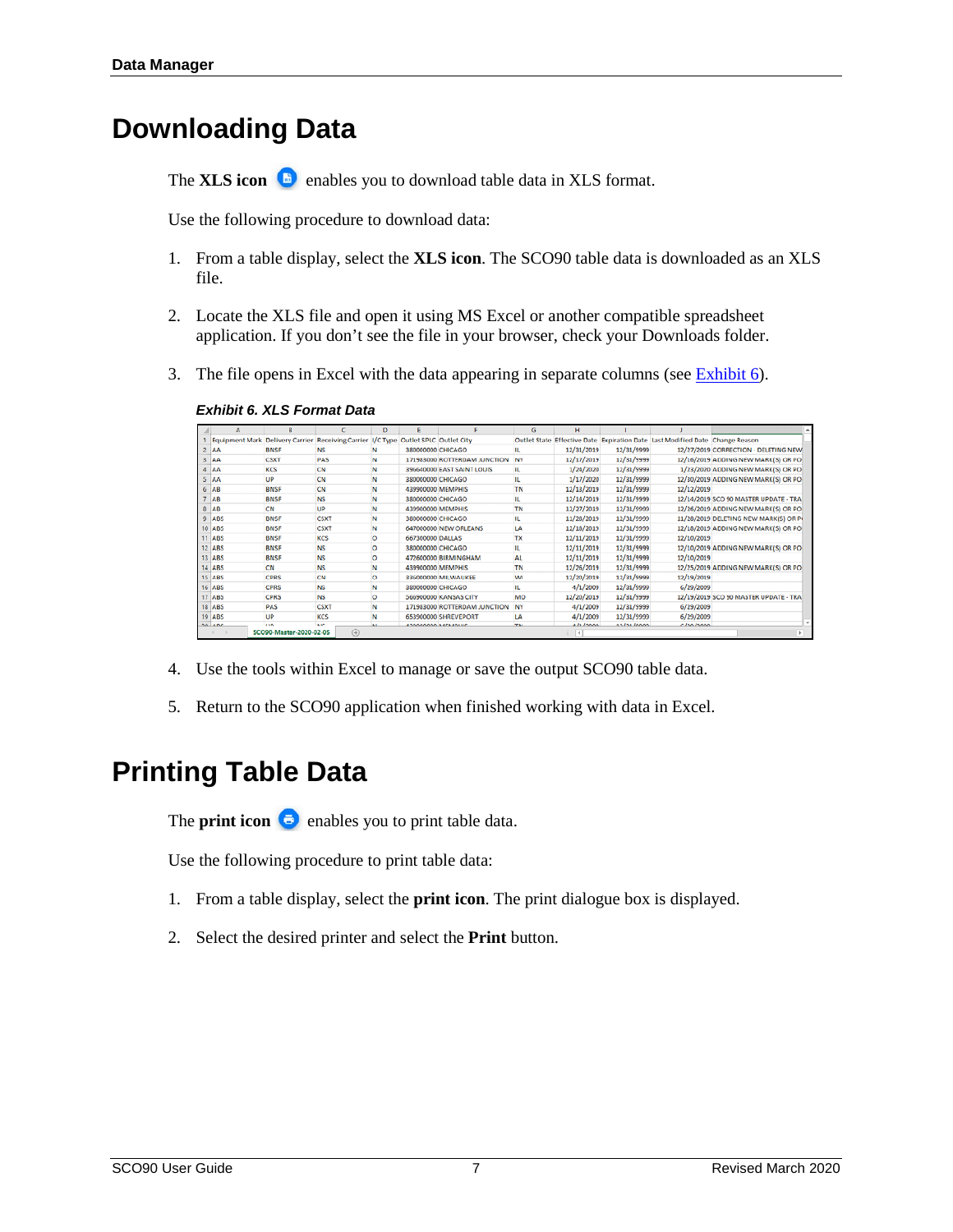#### <span id="page-9-0"></span>**SCO90 Master**

The SCO90 Master Table displays the individual Car Marks, SCO90 Delivering Carriers, Receiving Carriers, and SCO90 geographic locations defined in the table as steel-wheel-to-steelwheel interchange locations. Two Interchange Junction Types (N or O), as defined in the Railinc Interchange Junction file, or a generic code (B) are used in the table to define the location where a delivering carrier will interchange an SCO90 Car Mark or Umler Pool Mark to a receiving SCO90 participant carrier.

**Note:** Only Railinc personnel can make changes to this table. SCO90 Company Administrators can assign rights to individuals on their railroad to view the table.

Use the following procedure to access the SCO90 Master Table:

- 1. Select the **Data Manager** menu item. The list of Data Manager tables is displayed (as described in [Exhibit 5\)](#page-6-2).
- <span id="page-9-1"></span>2. From the Select a Table drop down, select **SCO90 Master**. The SCO90 Master data is displayed (see [Exhibit 7\)](#page-9-1).

| Select a Table<br>SCO90 Master |                  | ۰                 |             |             |                    |              |                         |                      |
|--------------------------------|------------------|-------------------|-------------|-------------|--------------------|--------------|-------------------------|----------------------|
| <b>SCO90 Master Data</b>       |                  |                   |             |             |                    |              | <b>XLS</b>              | ē,                   |
|                                |                  |                   |             |             |                    |              | Number of records: 3046 | <b>Clear Filters</b> |
| Equipment Mark                 | Delivery Carrier | Receiving Carrier | I/C Type    | Outlet SPLC | Outlet City        | Outlet State | <b>Effective Date</b>   | Expir                |
| AA                             | <b>BNSF</b>      | <b>NS</b>         | $\mathbb N$ | 380000000   | CHICAGO            | IL.          | 2019-12-31              | $95 -$               |
| AA                             | CSXT             | PAS               | $\mathbb N$ | 171983000   | ROTTERDAM JUNCTION | NY           | 2019-12-17              | 99                   |
| AA                             | KCS              | CN                | N           | 396640000   | EAST SAINT LOUIS   | IL.          | 2020-01-24              | 99                   |
| AA                             | UP               | CN                | N           | 380000000   | CHICAGO            | IL           | 2020-01-17              | 99                   |
| AB                             | <b>BNSF</b>      | CN                | $\mathbb N$ | 439900000   | <b>MEMPHIS</b>     | <b>TN</b>    | 2019-12-13              | 99                   |
| AB                             | <b>BNSF</b>      | <b>NS</b>         | N           | 380000000   | CHICAGO            | IL           | 2019-12-14              | 99                   |
| AB                             | <b>CN</b>        | UP                | $\mathbb N$ | 439900000   | <b>MEMPHIS</b>     | <b>TN</b>    | 2019-12-27              | 99                   |
| ABS                            | <b>BNSF</b>      | CSXT              | N           | 380000000   | CHICAGO            | IL           | 2019-11-28              | 99                   |
| ABS                            | <b>BNSF</b>      | CSXT              | $\mathbb N$ | 647000000   | NEW ORLEANS        | LA           | 2019-12-18              | 99                   |
| ABS                            | <b>BNSF</b>      | KCS               | O           | 667300000   | DALLAS             | TX           | 2019-12-11              | 99                   |

#### *Exhibit 7. SCO90 Master Data*

- 3. Perform one of the following actions:
	- a. Use the **filtering** options to filter the displayed data (see ["Filtering Data"](#page-7-2) on page [6\)](#page-7-2).
	- b. Use the **XLS** option to download the displayed data in XLS format (see ["Downloading](#page-8-0)  [Data"](#page-8-0) on page [7\)](#page-8-0).
	- c. Use the **print** option to print the displayed data (see ["Printing Table Data"](#page-8-1) on page [7\)](#page-8-1).
	- d. Select a column heading to perform an ascending or descending **sort** of the data by that column.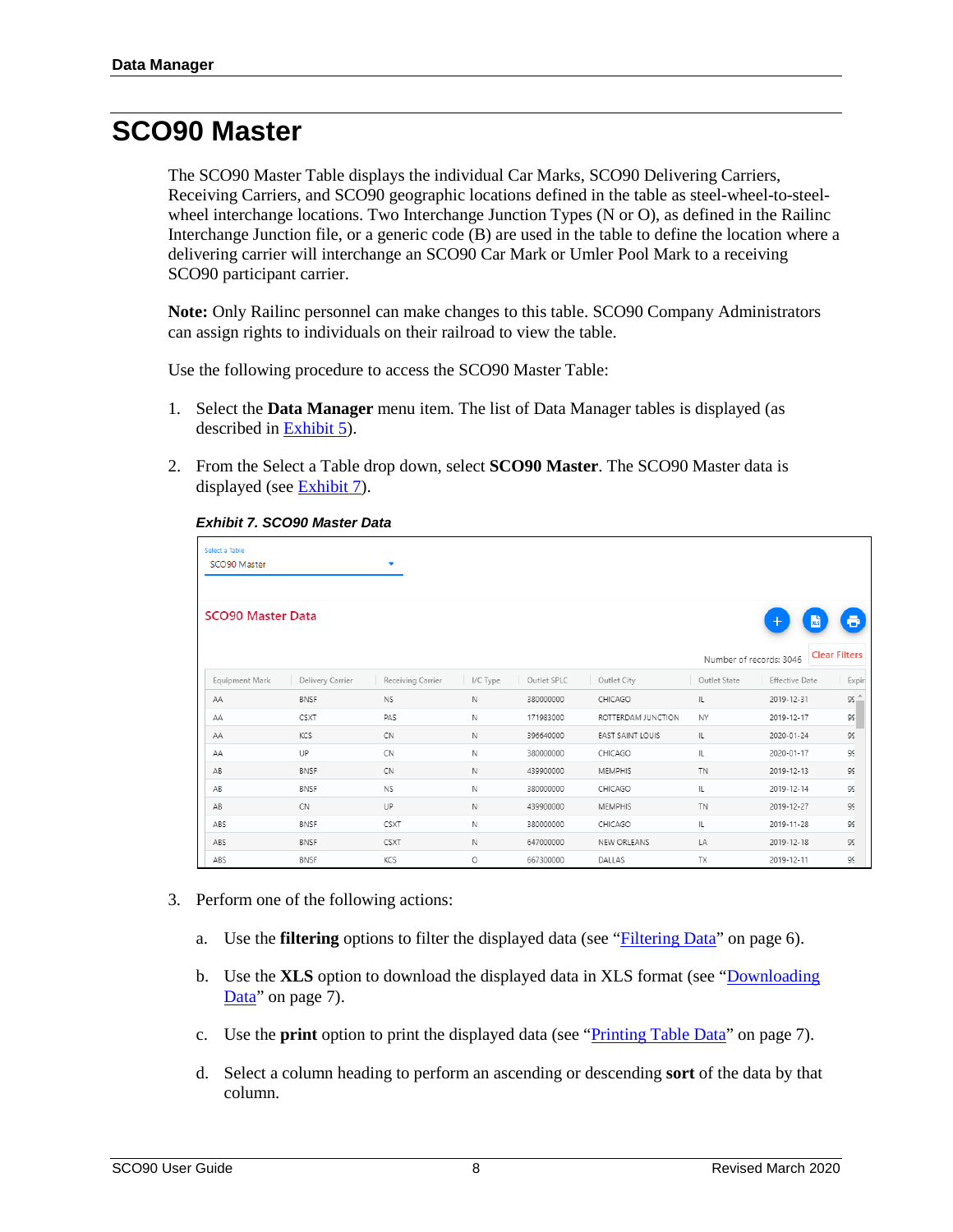#### <span id="page-10-0"></span>**Joint Industry Pairs**

The SCO90 Joint Industry Pairs Table is maintained by Railinc. Two concurring railroads can inform the AAR SCO90 Administrator at Railinc that they would like the administrator to add or delete a specific Standard Point Location Code (SPLC) to the table. Once the SPLC is entered into the table, when Joint Industry Carrier 'A' places its SCO90 freight car to an industry located within the SPLC and the car is loaded by Joint Industry Carrier 'B', the car will not generate a Transportation Code E or T. The table is used by the SCO90 program logic to ignore TRAIN03/10 Release Load or Pull From Patron Siding Loaded Movement Events reported to the Railinc (TRAIN II) Event Repository (ER). These events are normally used to generate either a Transportation Code E or a T.

**Note:** Only Railinc personnel can make changes to this table. SCO90 Company Administrators can assign rights to individuals on their railroad to view the table.

Use the following procedure to access the Joint Industry Pairs Table:

- 1. Select the **Data Manager** menu item. The list of Data Manager tables is displayed (as described in [Exhibit 5\)](#page-6-2).
- <span id="page-10-1"></span>2. From the Select a Table drop down, select **Joint Industry Pairs**. The Joint Industry Pairs data is displayed (see [Exhibit 8\)](#page-10-1).

| Select a Table<br>Joint Industry Pairs                |                   | ▼         |                       |                        |                                              |  |  |
|-------------------------------------------------------|-------------------|-----------|-----------------------|------------------------|----------------------------------------------|--|--|
| <b>Joint Industry Pairs Data</b><br>ō<br>$\pm$<br>xis |                   |           |                       |                        |                                              |  |  |
|                                                       |                   |           |                       |                        | <b>Clear Filters</b><br>Number of records: 6 |  |  |
| Carrier 1                                             | <b>Joint SPLC</b> | Carrier 2 | <b>Effective Date</b> | <b>Expiration Date</b> | <b>Last Modified Date</b>                    |  |  |
| <b>CN</b>                                             | 439900000         | <b>NS</b> | 2019-12-31            | 9999-12-31             | 2019-12-27                                   |  |  |
| <b>CN</b>                                             | 380000000         | UP        | 2019-12-27            | 9999-12-31             | 2019-12-25                                   |  |  |
| <b>CN</b>                                             | 647000000         | <b>NS</b> | 2019-12-27            | 9999-12-31             | 2019-12-26                                   |  |  |
| <b>CN</b>                                             | 380000000         | <b>NS</b> | 2019-12-31            | 9999-12-31             | 2019-12-27                                   |  |  |
| <b>CSXT</b>                                           | 380000000         | <b>NS</b> | 2019-12-31            | 9999-12-31             | 2019-12-26                                   |  |  |
| UP                                                    | 647000000         | <b>NS</b> | 2019-12-28            | 9999-12-31             | 2019-12-25                                   |  |  |

*Exhibit 8. Joint Industry Pairs Data*

- 3. Perform one of the following actions:
	- a. Use the **filtering** options to filter the displayed data (see ["Filtering Data"](#page-7-2) on page [6\)](#page-7-2).
	- b. Use the **XLS** option to download the displayed data in XLS format (see ["Downloading](#page-8-0)  [Data"](#page-8-0) on page [7\)](#page-8-0).
	- c. Use the **print** option to print the displayed data (see ["Printing Table Data"](#page-8-1) on page [7\)](#page-8-1).
	- d. Select a column heading to perform an ascending or descending **sort** of the data by that column.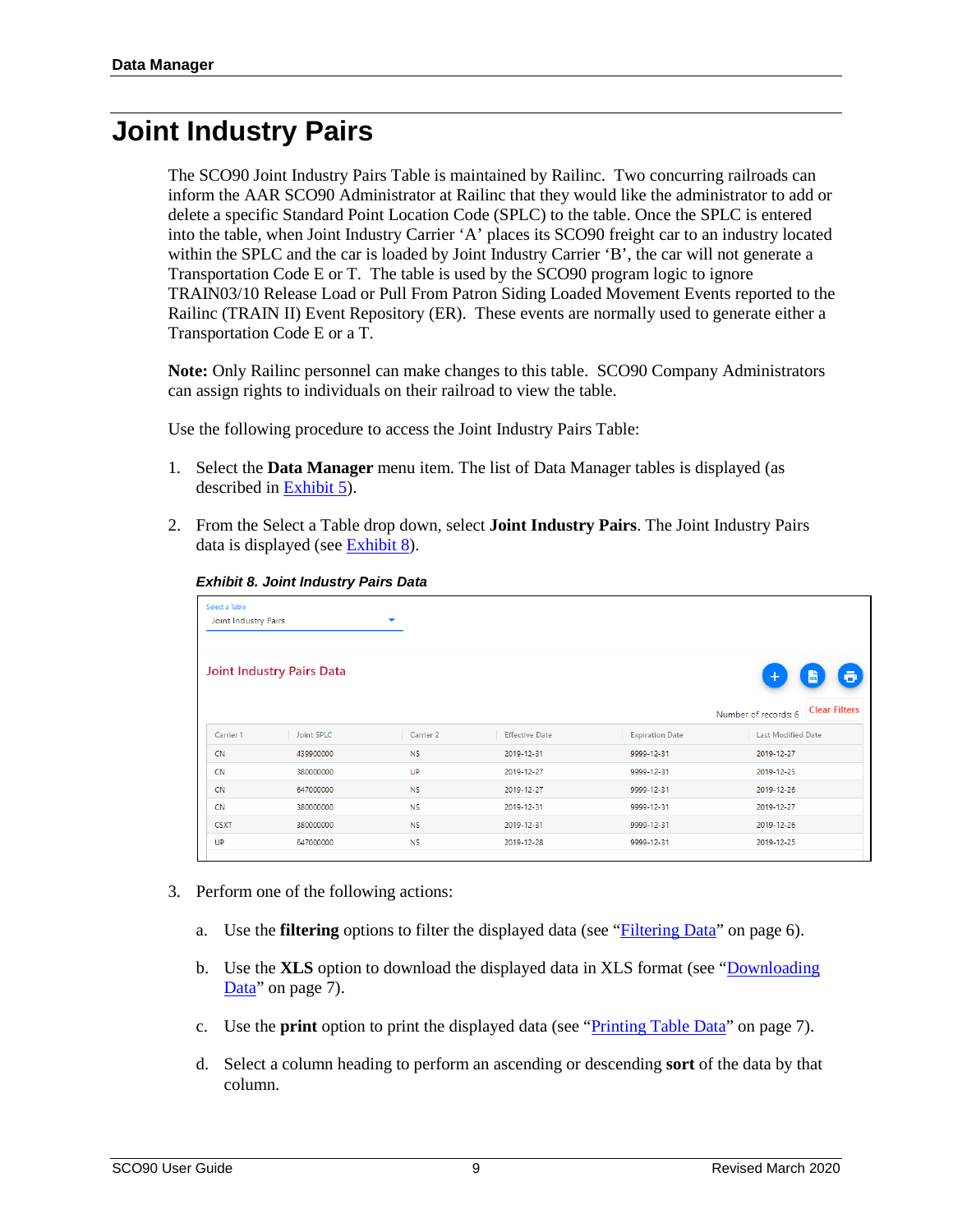#### <span id="page-11-0"></span>**ECODE Exception Pool Numbers**

Normally, SCO90 applies only to unassigned cars, but if an assigned car gets loaded out of its assignment, it is given an ECODE, which enables it to be returned to its pool assign point by its SCO90 outlets.

**Note:** The SCO90 ECODE Exception Table is maintained by Railinc. SCO90 Company Administrators or designees can update the ECODE Exception Table or take their Umler Pool Numbers out of the table. SCO90 Company Administrators can assign rights to individuals on their railroad to view or update the table.

The table contains specific Umler Pools that an Umler Pool Road has determined that the freight cars registered in such Umler Pools should stay in reverse route for empty car return per AAR Car Service Directives CSD 145 or 155. These pools are then excluded from SCO90 empty car handling. Only Umler Pools with equipment subject to SCO90, as defined by Umler Mechanical Designation, should be entered into the SCO90 ECODE Exception Table.

Use the following procedure to access the ECODE Exception Pool Numbers Table:

- 1. Select the **Data Manager** menu item. The list of Data Manager tables is displayed (as described in [Exhibit 5\)](#page-6-2).
- <span id="page-11-1"></span>2. From the Select a Table drop down, select **ECODE Exception Pool Numbers**. The ECODE Exception Pool Numbers data is displayed (see [Exhibit 9\)](#page-11-1).

| Select a Table<br><b>ECODE Exception Pool Numbers</b> |             |                                          |                        |                |                        |                      |
|-------------------------------------------------------|-------------|------------------------------------------|------------------------|----------------|------------------------|----------------------|
|                                                       |             | <b>ECODE Exception Pool Numbers Data</b> |                        |                | ٠                      |                      |
|                                                       |             |                                          |                        |                | Number of records: 159 | <b>Clear Filters</b> |
| <b>Exception Pool</b>                                 | Operator    | Pool Type                                | Description            | Effective Date | <b>Expiration Date</b> | Last Modifie         |
| 1037265                                               | <b>CN</b>   | C - Shipper                              | FORD DEARBORN - WEST   | 2019-12-29     | 9999-12-31             | 2019-12-             |
| 1770005                                               | CAGY        | C - Shipper                              | SEVERSTAL              | 2009-04-01     | 9999-12-31             | 2009-06-             |
| 3000006                                               | GFRR        | C - Shipper                              | <b>BUCKEYE/NS POOL</b> | 2009-10-29     | 9999-12-31             | 2009-10-             |
| 3000100                                               | GFRR        | C - Shipper                              | MILLER BREWING         | 2019-12-31     | 9999-12-31             | $2019 - 12$          |
| 4003874                                               | <b>KCS</b>  | C - Shipper                              | ELK CORP OF ALABAMA    | 2009-04-01     | 9999-12-31             | 2009-06-             |
| 4330001                                               | <b>LXVR</b> | C - Shipper                              | DAVIS WOOD YARD        | 2009-04-01     | 9999-12-31             | 2009-06-             |
| 5550020                                               | NS.         | T - Agent                                | REVENUE RACK LOADING   | 2009-04-01     | 9999-12-31             | 2009-06-             |
| 5550061                                               | NS.         | C - Shipper                              | TOWER AUTOMOTIVE       | 2009-11-13     | 9999-12-31             | $2009 - 11$          |
| 5550183                                               | <b>NS</b>   | C - Shipper                              | DETROIT REGIONAL DIS   | 2009-04-01     | 9999-12-31             | 2009-06-             |
| 5550241                                               | NS.         | C - Shipper                              | <b>GENERAL MOTORS</b>  | 2012-11-29     | 9999-12-31             | $2012 - 11$          |

*Exhibit 9. ECODE Exception Pool Numbers Data*

- <span id="page-11-2"></span>3. Perform one of the following actions:
	- a. Use the **Add New Record** option to add a new row to the table. Go t[o Step 4.](#page-11-2)
	- b. Use the **filtering** options to filter the displayed data (see ["Filtering Data"](#page-7-2) on page [6\)](#page-7-2).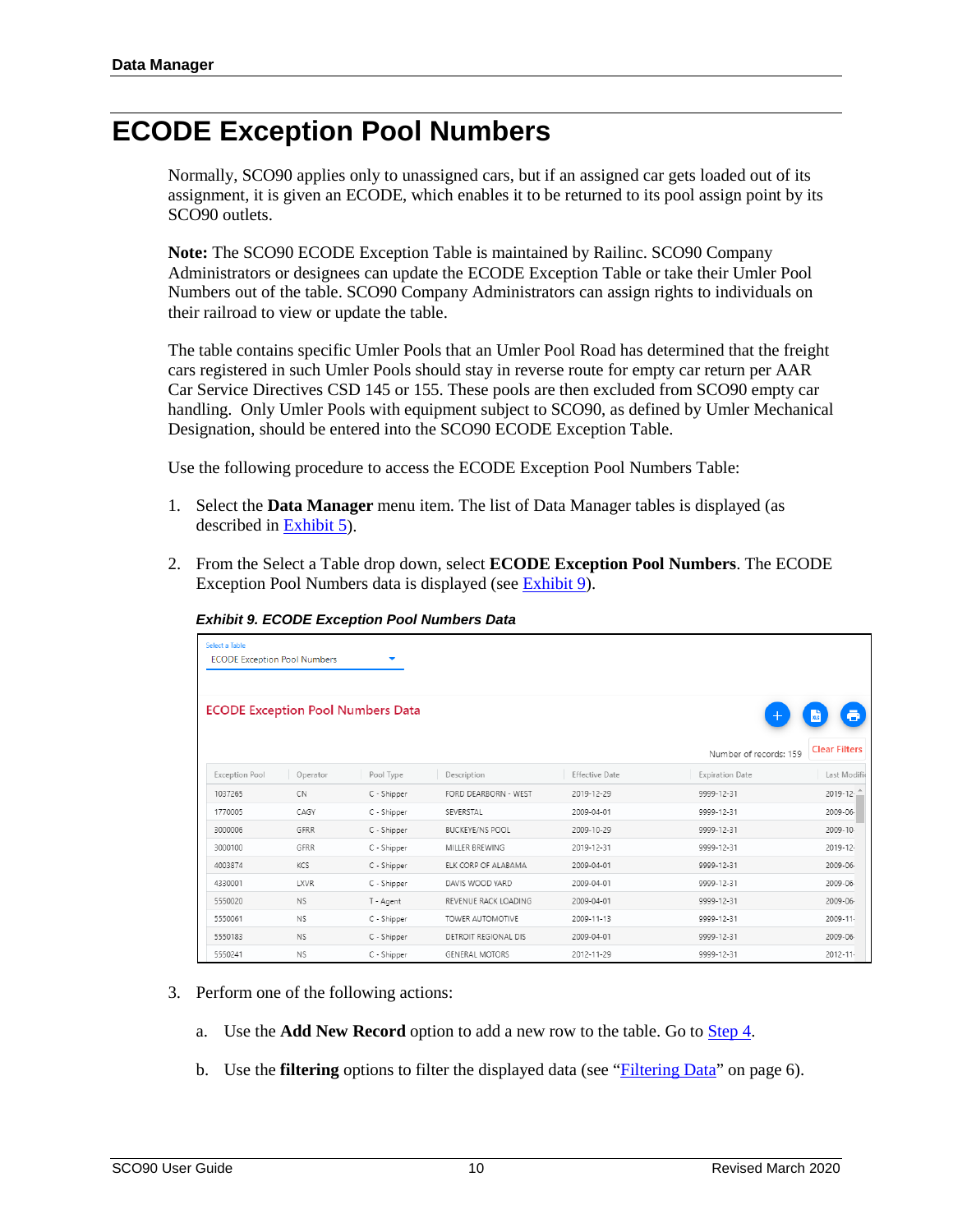- c. Use the **XLS** option to download the displayed data in XLS format (see ["Downloading](#page-8-0)  [Data"](#page-8-0) on page [7\)](#page-8-0).
- d. Use the **print** option to print the displayed data (see ["Printing Table Data"](#page-8-1) on page [7\)](#page-8-1).
- e. Select a column heading to perform an ascending or descending **sort** of the data by that column.
- <span id="page-12-0"></span>4. Selecting the **Add New Record** option provides inputs for a new row of table data (see [Exhibit 10\)](#page-12-0).

#### *Exhibit 10. Add an Exception Pool Record*

| Add a Record     |                                |   |                                |     |
|------------------|--------------------------------|---|--------------------------------|-----|
| Exception Pool * | Effective Date *<br>2020-02-05 | 卣 | Expiration Date*<br>9999-12-31 | п   |
|                  |                                |   |                                | Add |

- 5. Specify the **Exception Pool**. As needed, modify the **Effective Date** (defaults to current date) and the **Expiration Date** (defaults to 9999-12-31). Select **Add** to save the new row. Select the **X** to close the popup window.
- <span id="page-12-1"></span>6. Edit a listed row by selecting it. The ECODE Exception Pool Numbers Data Record Detail popup is displayed (se[e Exhibit 11\)](#page-12-1).

*Exhibit 11. ECODE Exception Pool Numbers Data Record Detail*

|                             | ECODE Exception Pool Numbers Data Record Detail |   |                                 | ×      |
|-----------------------------|-------------------------------------------------|---|---------------------------------|--------|
| Exception Pool *<br>3000006 | Effective Date *<br>2009-10-29                  | г | Expiration Date *<br>9999-12-31 | г      |
|                             |                                                 |   | <b>Expire Today</b>             | Modify |

- 7. Place the cursor within the **Effective Date** or **Expiration Date** fields to modify the content. This action activates the Modify button. After completing a modification, select **Modify** to save the change.
- 8. Select **Expire Today** to populate the expiration date with the current date. A message is displayed asking for confirmation. Select **Yes** to confirm the expiration. The Expiration Date field is populated with today's date.
- 9. Select the **X** to close the popup window.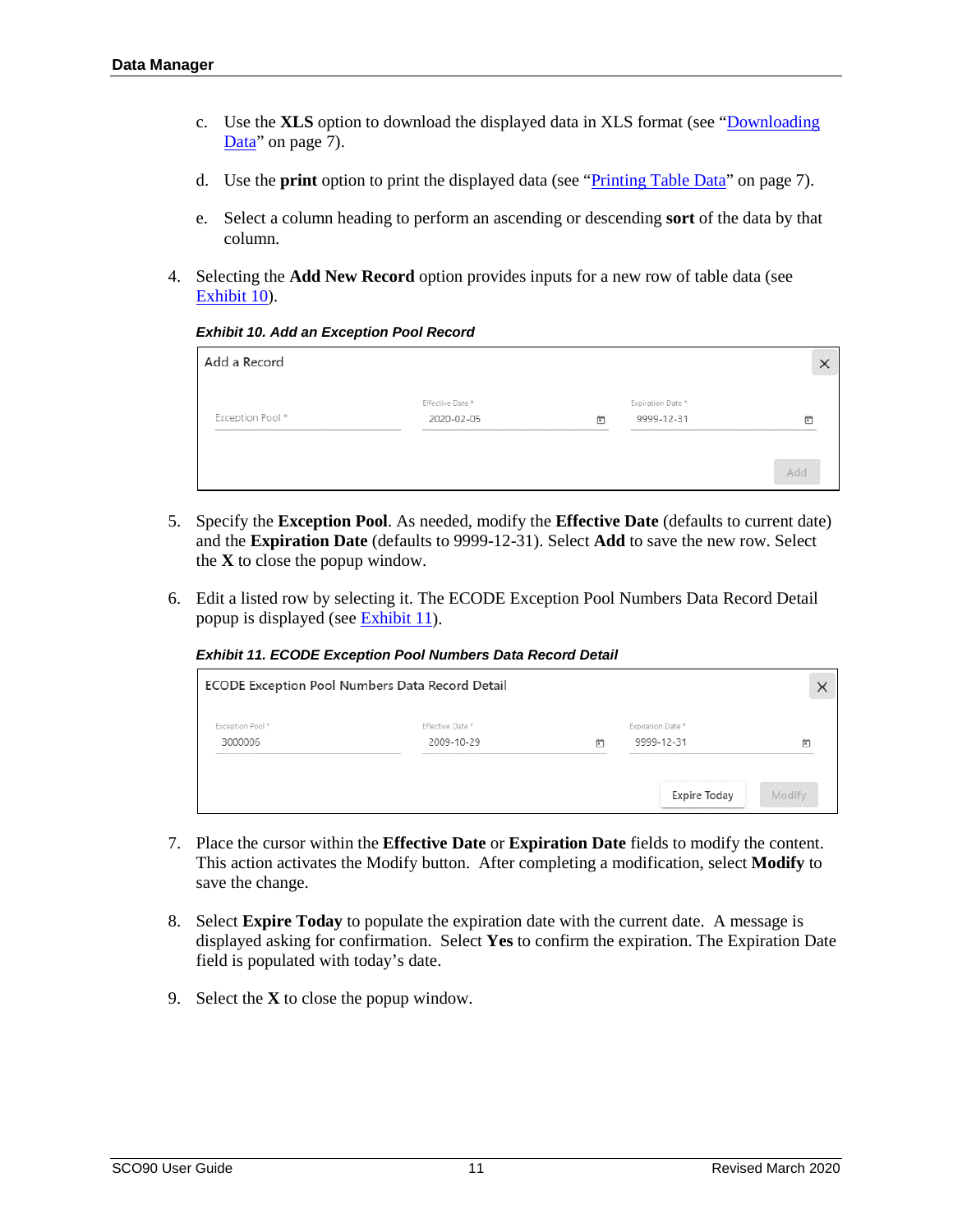#### <span id="page-13-0"></span>**Car Mark/Trade Name**

The SCO90 Car Mark/Trade Name Table is maintained by Railinc. The table displays an SCO90 Carrier Mark and Carrier Equipment Marks controlled by the Carrier that are subject to SCO90 handling.

**Note:** Only Railinc personnel can make changes to this table. SCO90 Company Administrators can assign rights to individuals on their railroad to view the table.

This table also identifies trade name relationships through the Trade Name/Home Road column. This relationship is a grouping of various railroads and equipment marks that are under a family relationship due to a Trade Name to a particular railroad. Car Marks associated with the Trade Name Family are considered home on the Carrier Mark designated as the Family Owning Railroad. An example of a Trade Name relationship is as follows:

|            | Canadian National Railways Trade Name Family - CN |  |  |  |
|------------|---------------------------------------------------|--|--|--|
| CC         | Chicago, Central & Pacific Railroad Co.           |  |  |  |
| <b>CN</b>  | Canadian National Railways                        |  |  |  |
| <b>DWP</b> | Duluth, Winnipeg and Pacific Railway              |  |  |  |
| GTW        | Grand Trunk Western Railroad Inc                  |  |  |  |
| EJE        | Elgin Joliet and Eastern Railway Co               |  |  |  |
| IC         | Illinois Central Railroad Co                      |  |  |  |
|            | Wisconsin Central Ltd.                            |  |  |  |
| <b>WC</b>  |                                                   |  |  |  |

**Canadian National Railways Trade Name Family - CN**

Use the following procedure to access the Car Mark/Trade Name Table:

- 1. Select the **Data Manager** menu item. The list of Data Manager tables is displayed (as described in [Exhibit 5\)](#page-6-2).
- <span id="page-13-1"></span>2. From the Select a Table drop down, select **Carmark / Trade Name**. The Car Mark Trade Name data is displayed (see **Exhibit 12**).

*Exhibit 12. Car Marks / Trade Name Data*

| Select a Table<br>Carmark / Trade Name | ▼                                |                        |                |                                               |
|----------------------------------------|----------------------------------|------------------------|----------------|-----------------------------------------------|
|                                        | <b>Carmark / Trade Name Data</b> |                        |                | $x\bar{s}$                                    |
|                                        |                                  |                        |                | <b>Clear Filters</b><br>Number of records: 37 |
| Road Mark                              | Owner Mark                       | Trade Name / Home Road | Effective Date | <b>Expiration Date</b>                        |
| QC                                     |                                  | CPRS                   | 2009-04-01     | 9999-12-31                                    |
| QC                                     | CPRS                             | CPRS                   | 2009-04-01     | 9999-12-31                                    |
| SOO                                    |                                  | CPRS                   | 2009-04-01     | 9999-12-31                                    |
| SSAM                                   |                                  | CN                     | 2009-04-01     | 9999-12-31                                    |
| THB                                    | CP                               | CPRS                   | 2009-04-01     | 9999-12-31                                    |
| TM                                     |                                  | KCS                    | 2009-04-01     | 9999-12-31                                    |
| WC                                     |                                  | <b>CN</b>              | 2009-04-01     | 9999-12-31                                    |
| WCCL                                   |                                  | CN                     | 2009-04-01     | 9999-12-31                                    |
| <b>WLO</b>                             | IC                               | CN                     | 2009-04-01     | 9999-12-31                                    |
| CC                                     |                                  | <b>ST</b>              | 2009-04-01     | 9999-12-31                                    |
| CHAT                                   |                                  | AB                     | 2009-04-01     | 9999-12-31                                    |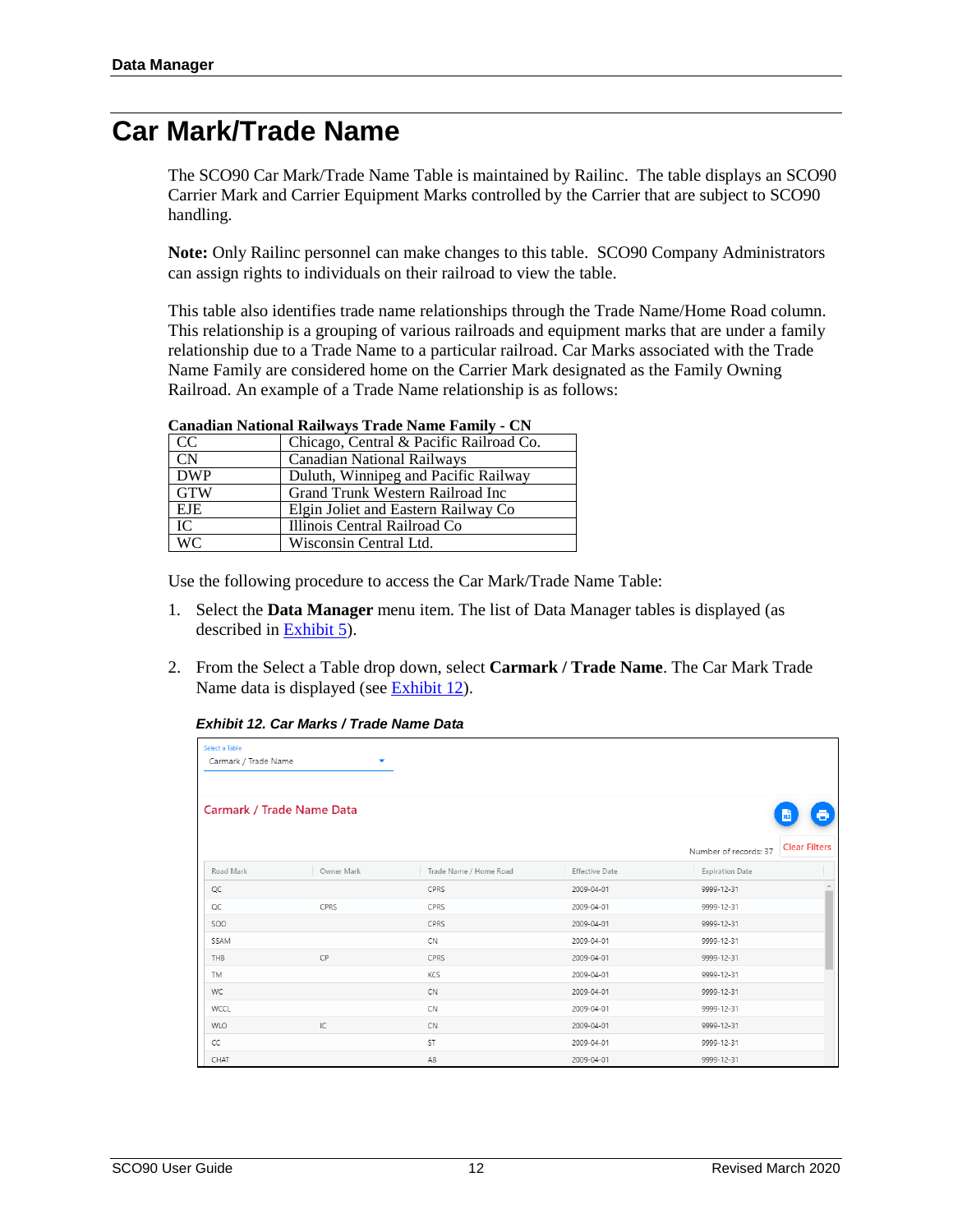- 3. Perform one of the following actions:
	- a. Use the **filtering** options to filter the displayed data (see "*Filtering Data*" on page [6\)](#page-7-2).
	- b. Use the **XLS** option to download the displayed data in XLS format (see ["Downloading](#page-8-0)  [Data"](#page-8-0) on page [7\)](#page-8-0).
	- c. Use the **print** option to print the displayed data (see ["Printing Table Data"](#page-8-1) on page [7\)](#page-8-1).
	- d. Select a column heading to perform an ascending or descending **sort** of the data by that column.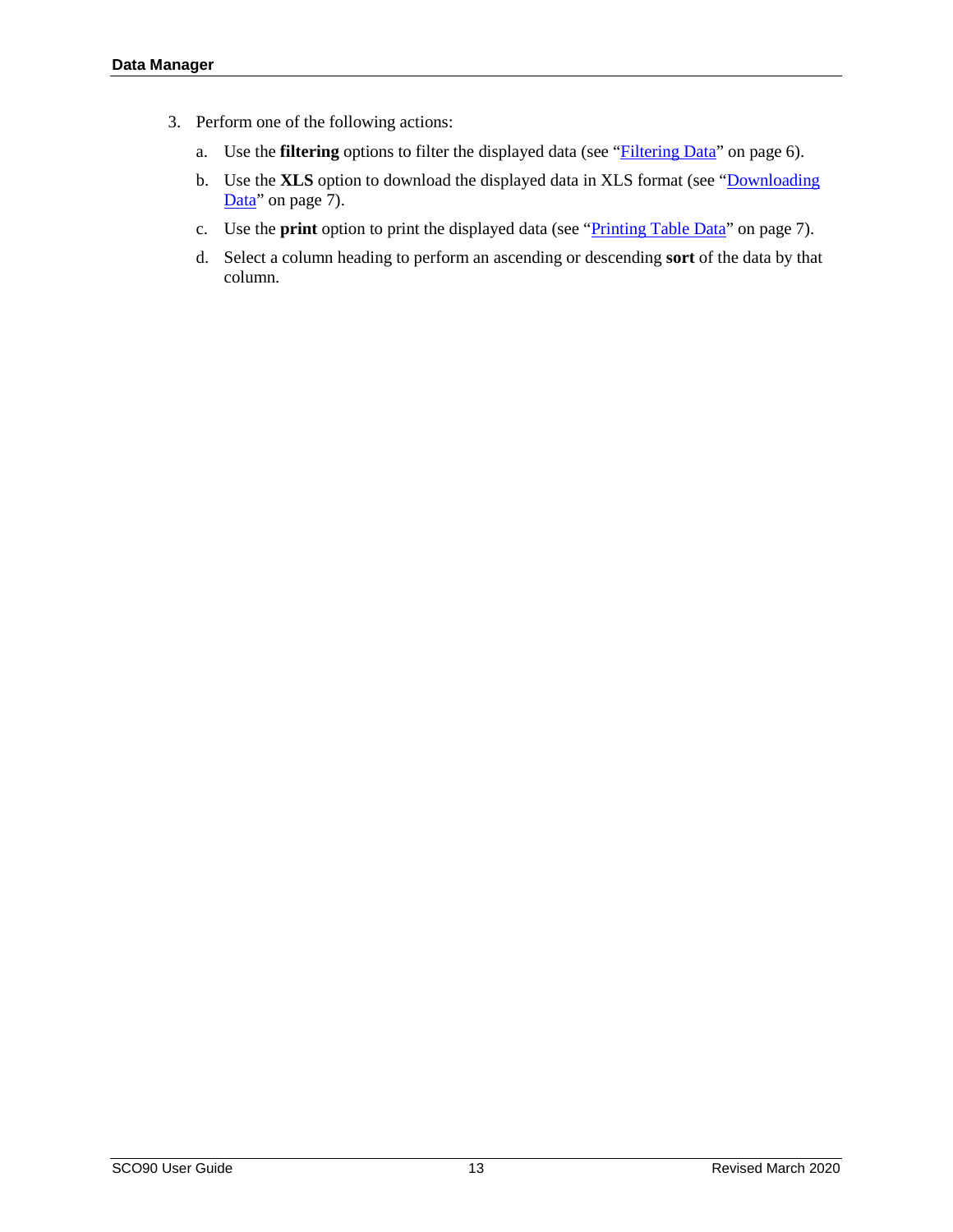### <span id="page-15-0"></span>**Reports**

Select the **Reports** menu item to access the SCO90 reports. The Download Reports page is displayed (see **Exhibit 13**).

<span id="page-15-1"></span>*Exhibit 13. Download Reports Page*

| <b>Download Reports</b>                                                                                                                                |                 |  |  |
|--------------------------------------------------------------------------------------------------------------------------------------------------------|-----------------|--|--|
|                                                                                                                                                        |                 |  |  |
| Roadmark                                                                                                                                               |                 |  |  |
| <b>ALM</b>                                                                                                                                             | ᅮ               |  |  |
| Quarter                                                                                                                                                |                 |  |  |
| 2019 Q4                                                                                                                                                | ▼               |  |  |
|                                                                                                                                                        |                 |  |  |
| Transportation Code: 1 Code                                                                                                                            | E Code          |  |  |
| Report type                                                                                                                                            |                 |  |  |
| <b>Obligation Adjustment Summary</b>                                                                                                                   | ▼               |  |  |
| By downloading this data, you agree to Railinc's Terms of Service which limits data use and<br>restricts distribution without prior Railinc agreement. |                 |  |  |
|                                                                                                                                                        | Download Report |  |  |

Reports are available for two different **Transportation Codes (T Code and E Code)**. [Exhibit 14](#page-15-2) provides an explanation of these codes.

| <b>Transportation Code</b> | <b>Description</b>                                                                                                                                                                                                                                                                                                                                                                                                                                                                                                                                                                |
|----------------------------|-----------------------------------------------------------------------------------------------------------------------------------------------------------------------------------------------------------------------------------------------------------------------------------------------------------------------------------------------------------------------------------------------------------------------------------------------------------------------------------------------------------------------------------------------------------------------------------|
| T Code                     | SCO90 allows for the efficient return of indirect connection freight<br>cars to the railroad home road. This also includes foreign marked<br>railroad cars shown in the Lessee Field in Umler are considered<br>'home' on the leasing railroad's line for general service and<br>unassigned cars freight cars reloaded by other than the railroad car<br>owner or if leased by leasing railroad (Transportation Code T).<br>Privately marked freight cars that have a railroad in the Umler Lessee<br>Field that are SCO90 Mechanical Designations are subject to SCO90<br>rules. |
| E Code                     | Privately marked railroad-controlled cars and foreign marked railroad<br>assigned cars in AAR Umler Pools with Transportation Codes C, G, J,<br>R, and P are subject to Transportation Code E when loaded by a<br>railroad other than the Umler Pool assigned railroad.                                                                                                                                                                                                                                                                                                           |

<span id="page-15-2"></span>*Exhibit 14. SCO90 Transportation Codes*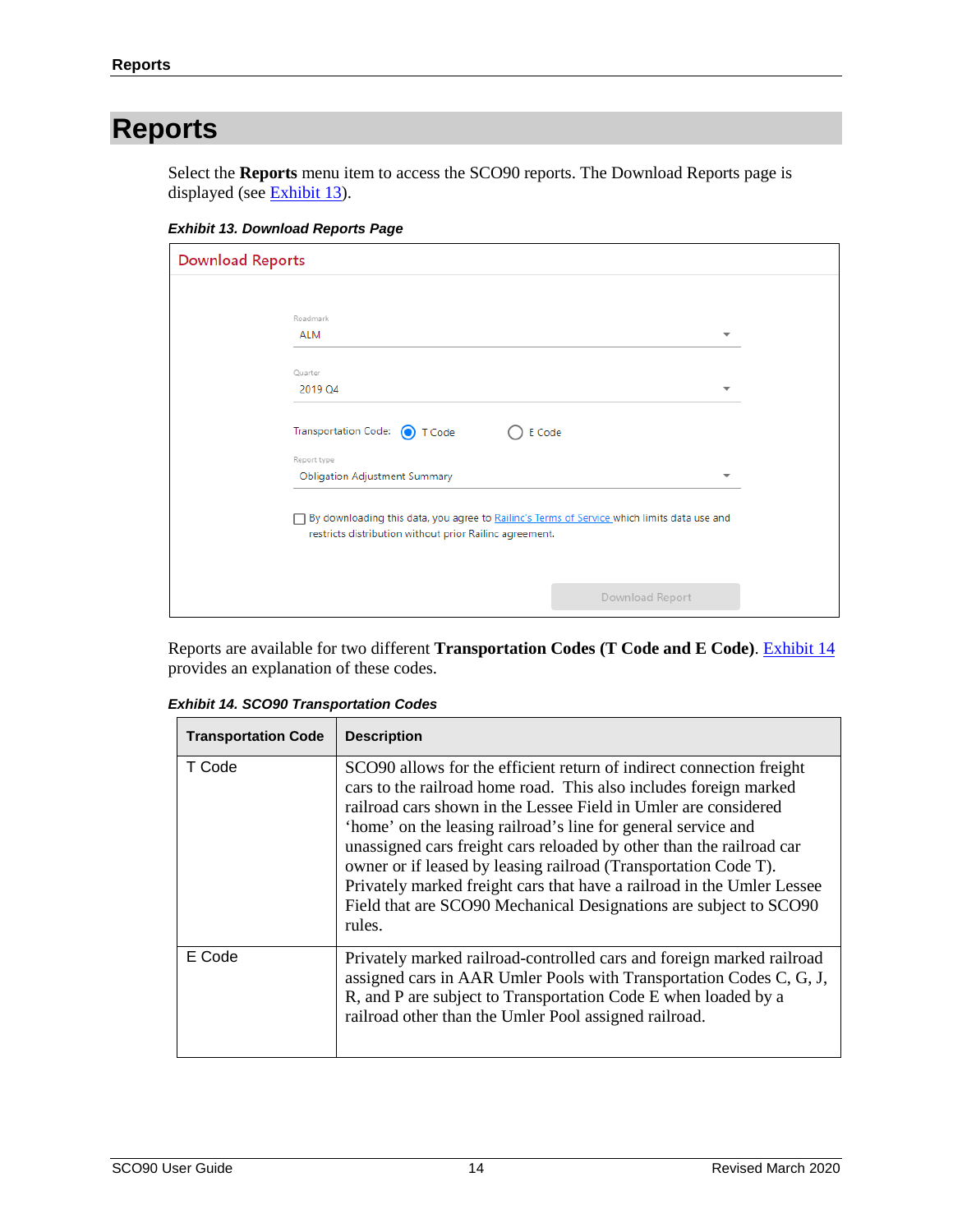Use the following procedure to download SCO90 quarterly reports:

1. From the Download Reports page (see [Exhibit 13\)](#page-15-1), select the **Roadmark**.

**Note:** The default **Roadmark** is your Mark. If you manage multiple roadmarks, you can use the dropdown arrow next to this field to select another road for which to generate reports.

- 2. From the **Quarter** dropdown, select the specific quarter for the desired reports.
- 3. Select the desired **Transportation Code** (T Code or E Code). See [Exhibit 14](#page-15-2) for explanations.
- 4. From the **Report type** dropdown, select one of the following report types:
	- Obligation Adjustment Summary
	- Executive Summary
	- Super Summary
	- **Intermediate Junction Movement**
	- Origin Destination
	- **Offset Credit Detail**
- 5. Select the checkbox next to the "By downloading this data, you agree to Railinc's Terms of Service which limits data use and restricts distribution without prior Railinc agreement" statement. As needed, select the **Railinc Terms of Service** link to review the terms first.

**Note:** You cannot download the report until this checkbox is selected.

6. Select **Get Report** to generate the report. The system displays a series of prompts enabling you to either open or save the report[. Exhibit 15](#page-16-0) provides an example of a PDF report.

#### <span id="page-16-0"></span>*Exhibit 15. Example SCO90 PDF Report (Intermediate Junction Movement)*

| Transportation Code T<br>Carrier: ABCD | Association of American Railroads<br>Period: 04/01/2009 - 06/30/2009<br>SCO90 Intermediate Junction Movements by Carrier, Car Mark        |                                  |                     |                                        | Run Date: 08/19/2009  | Page: 32                                      |
|----------------------------------------|-------------------------------------------------------------------------------------------------------------------------------------------|----------------------------------|---------------------|----------------------------------------|-----------------------|-----------------------------------------------|
|                                        | Intermediate Movement Totals<br>Total Intermediate Junction Moves For All Marks                                                           | Loaded<br>Moves<br>Handled<br>58 | Hours<br>9348       | (Debit)<br>Car Hire<br>Dollars<br>6843 | Miles<br>35698        | Moves<br>CSR <sub>5</sub><br>Dollars<br>13049 |
|                                        | Total Junction Destination Moves For All Marks<br>Total Origin Junction Moves For All Marks                                               | 40<br>33                         | 7183<br>3758        | 5519<br>2996                           | 15545<br>4365         | 5443<br>1587                                  |
|                                        | <b>Total Loaded Moves For All Marks</b>                                                                                                   | 131                              | 20289               | 15358                                  | 55608                 | 20079                                         |
|                                        | Intermediate Movement Totals                                                                                                              | Moves                            | Hours               | Empty (Credit) Moves<br>Car Hire       | Miles                 | CSR5                                          |
|                                        | Total Intermediate Junction Moves For All Marks                                                                                           | Handled<br>75                    | 11012               | Dollars<br>8289                        | 54233                 | Dollars<br>19500                              |
|                                        | Total Origin Junction Moves For All Marks<br>Total Termination Credit Moves For All Marks<br>Total Utilization Credit Moves For All Marks | 31<br>$\mathbf{z}$<br>16         | 5449<br>585<br>4248 | 3854<br>546<br>4162                    | 18297<br>3621<br>2311 | 6640<br>1266<br>793                           |
|                                        | <b>Total Empty Moves For All Marks</b>                                                                                                    | 124                              | 21294               | 16851                                  | 78462                 | 28199                                         |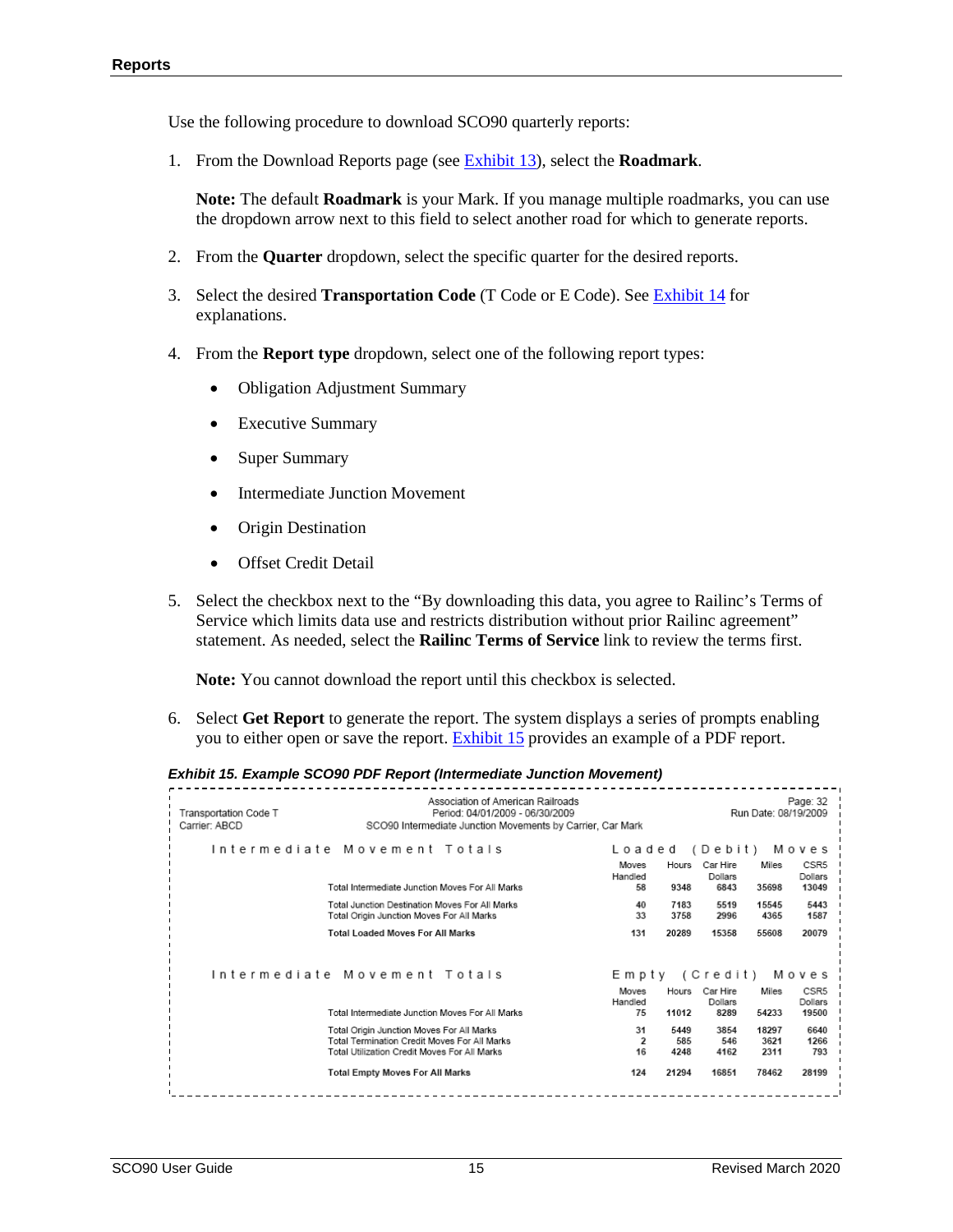### <span id="page-17-0"></span>**Subscriptions**

The Subscriptions menu item enables Company Administrators to control how established subscriptions are received.

**Note:** Only Company Administrators can view/edit these details.

All SCO participants default to acceptance of email messages (checked). MQ users must have the box for MQ checked in order to receive XML messages.

Use the following procedure to manage subscription profiles:

<span id="page-17-1"></span>1. Select the **Subscriptions** menu item. The Subscription Profile options are displayed.

#### *Exhibit 16. Subscription Profile Options*

| <b>Subscription Profile</b> |             |                            |  |  |
|-----------------------------|-------------|----------------------------|--|--|
|                             | MQ<br>Email | $\checkmark$<br>$\backsim$ |  |  |
|                             |             | Save                       |  |  |

- 2. Use the available check boxes to determine if subscription information should be sent to an MQ mailbox and/or to Email.
- 3. Select **Save** to save any modifications.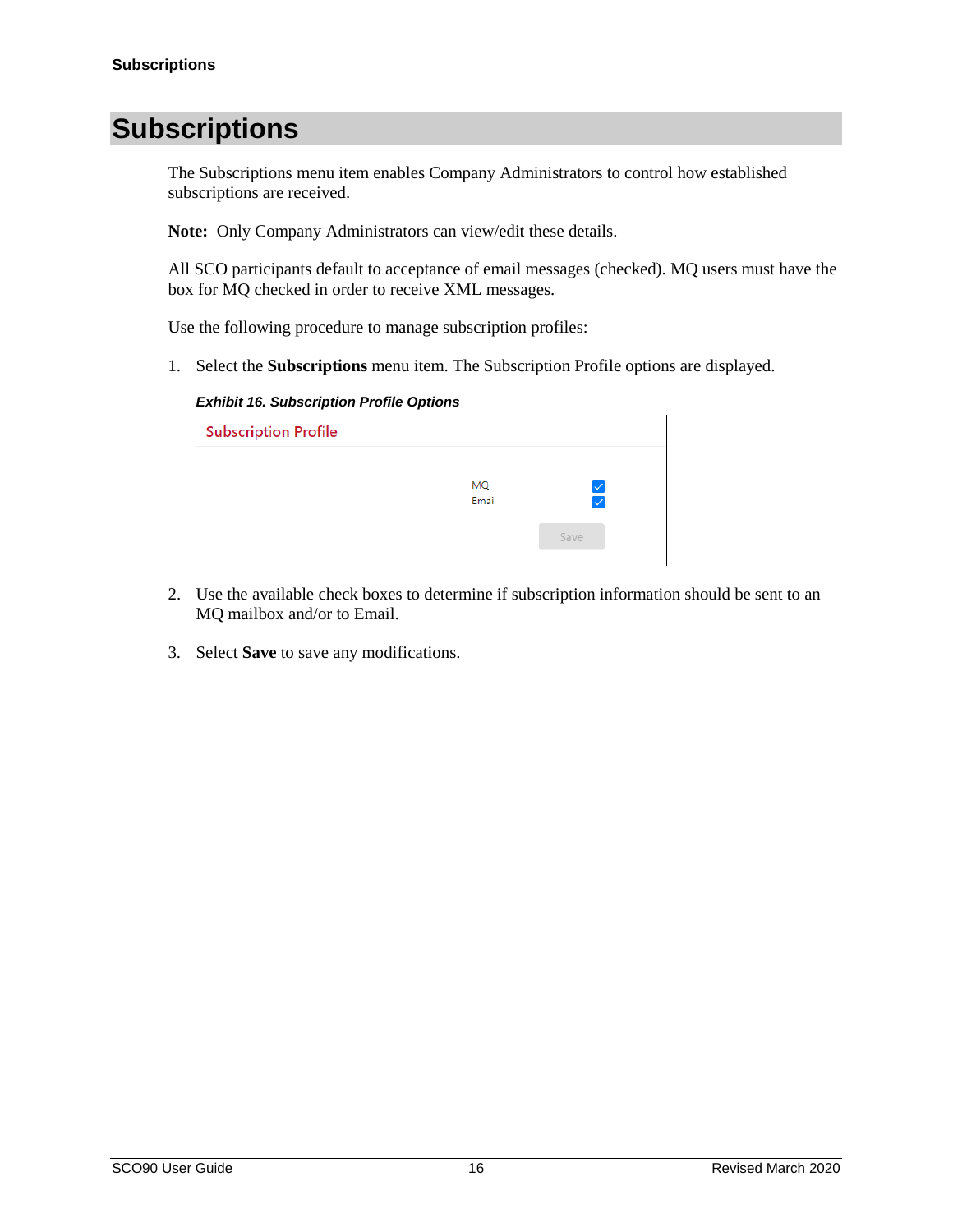## <span id="page-18-0"></span>**Appendix A – SCO90 Debit and Credit Logic**

| <b>DEBIT LOADS</b>                             |                                                                                                    |                              |                              |                                |  |
|------------------------------------------------|----------------------------------------------------------------------------------------------------|------------------------------|------------------------------|--------------------------------|--|
| (MUST BE<br><b>LOADED AWAY</b><br>FROM OWNER): | <b>FULL</b><br><b>DEBIT</b>                                                                        | <b>FULL</b><br><b>CREDIT</b> | OFF SETTING<br><b>CREDIT</b> | <b>AVERAGE</b><br><b>DEBIT</b> |  |
| Origin Junction (OJ)                           | YES, When Last<br>Road In The SCO<br>90 Route Is Not A<br><b>Direct Connection</b>                 |                              |                              |                                |  |
| <b>Intermediate Debit</b>                      | From Junction To<br>Junction                                                                       |                              |                              |                                |  |
| <b>Junction Destination</b><br>(JD)            | YES, When<br><b>Terminating SCO</b><br>90 Carrier Is Not A<br><b>Direct Connection</b><br>Of Owner |                              |                              |                                |  |
| Mileage Debit (MD)                             | No Reload<br>Reported, Calculate<br>From Waybill<br>Origin To Off<br>Going I/C SPLC                |                              |                              |                                |  |

#### **SPECIAL CAR ORDER 90 CREDIT/DEBIT MOVEMENTS**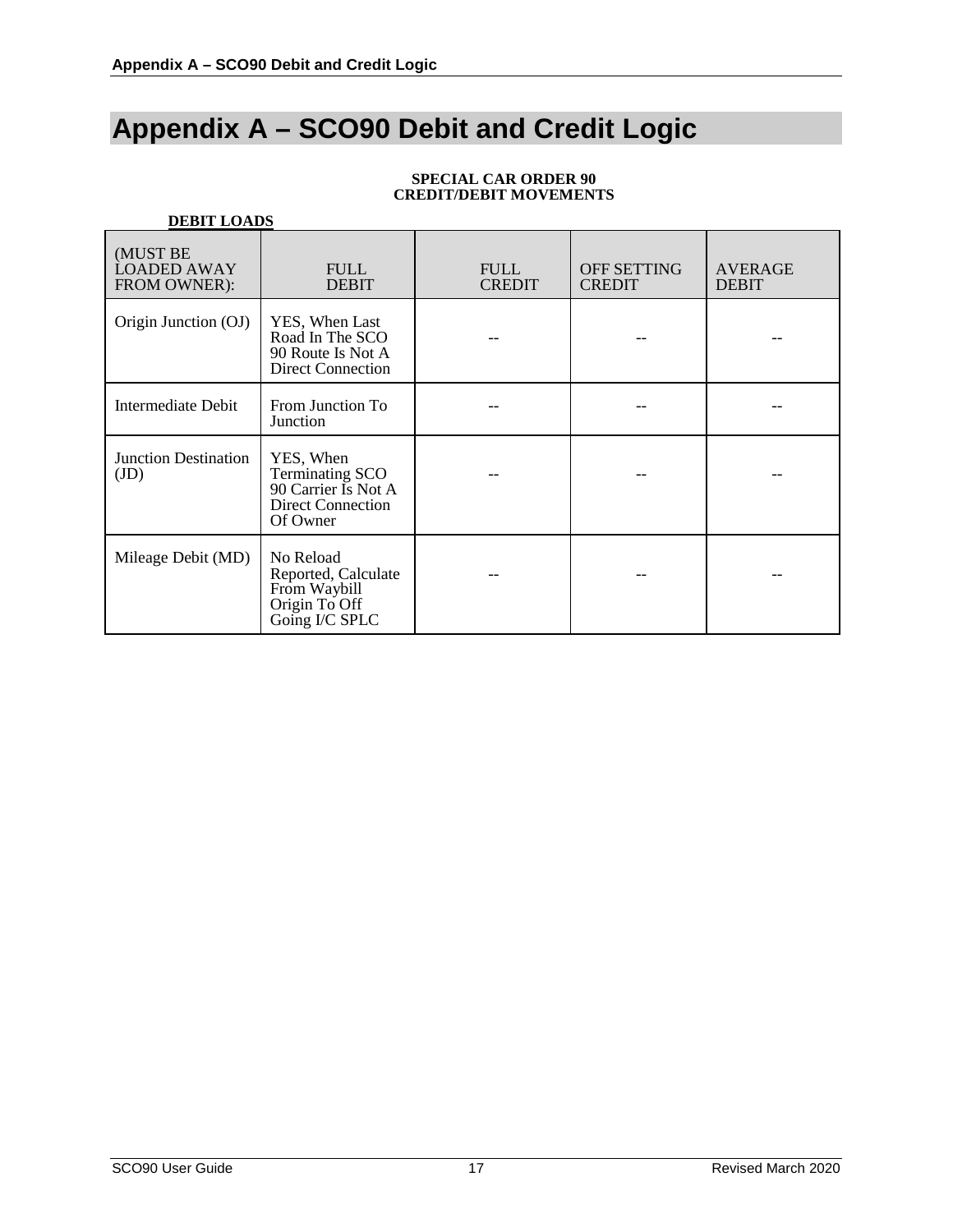| UKEDIT OFFSET LOADS:                                                 |                             |                                                                                     |                                                     |                                                      |  |
|----------------------------------------------------------------------|-----------------------------|-------------------------------------------------------------------------------------|-----------------------------------------------------|------------------------------------------------------|--|
| (MUST BE<br><b>LOADED AWAY</b><br>FROM OWNER):                       | <b>FULL</b><br><b>DEBIT</b> | <b>FULL</b><br><b>CREDIT</b>                                                        | <b>OFF SETTING</b><br><b>CREDIT</b>                 | <b>AVERAGE</b><br><b>DEBIT</b>                       |  |
| Utilization<br>Delivering Credits<br>Ownership (UC)                  |                             |                                                                                     | <b>YES</b>                                          | For Delivering<br>That Ownership<br>At That Junction |  |
| <b>Termination Credits</b><br>(TC)                                   | <b>YES</b>                  |                                                                                     | YES, But Must<br>Have Received A<br><b>JD</b> Debit |                                                      |  |
| Closer Credits (CC)<br>/ Only Applies To<br>Intermediate<br>Carriers |                             | Car Must Originate<br>On Indirect<br><b>Connection And</b><br>Terminate On<br>Owner |                                                     |                                                      |  |

#### **CREDIT OFFSET LOADS:**

**CREDIT EMPTIES**

(Must Originate On Indirect Connection Of The Owner):

| $U_1$ inv $U_2$ which $U_2$                    |                             |                                                                    |                              |                                |
|------------------------------------------------|-----------------------------|--------------------------------------------------------------------|------------------------------|--------------------------------|
| (MUST BE<br><b>LOADED AWAY</b><br>FROM OWNER): | <b>FULL</b><br><b>DEBIT</b> | <b>FULL</b><br><b>CREDIT</b>                                       | OFF SETTING<br><b>CREDIT</b> | <b>AVERAGE</b><br><b>DEBIT</b> |
| Origin Junction<br>(OJ)                        |                             | From RMTY To<br>Off Going Junction                                 |                              |                                |
| Intermediate Credit                            |                             | From Junction To<br>Junction                                       |                              |                                |
| Mileage Credits<br>(MC)                        |                             | No Empty<br>Reported, Calculate<br>From C/P Or A/P<br>To I/C SPLC* |                              |                                |

\* Mileage Cost Only